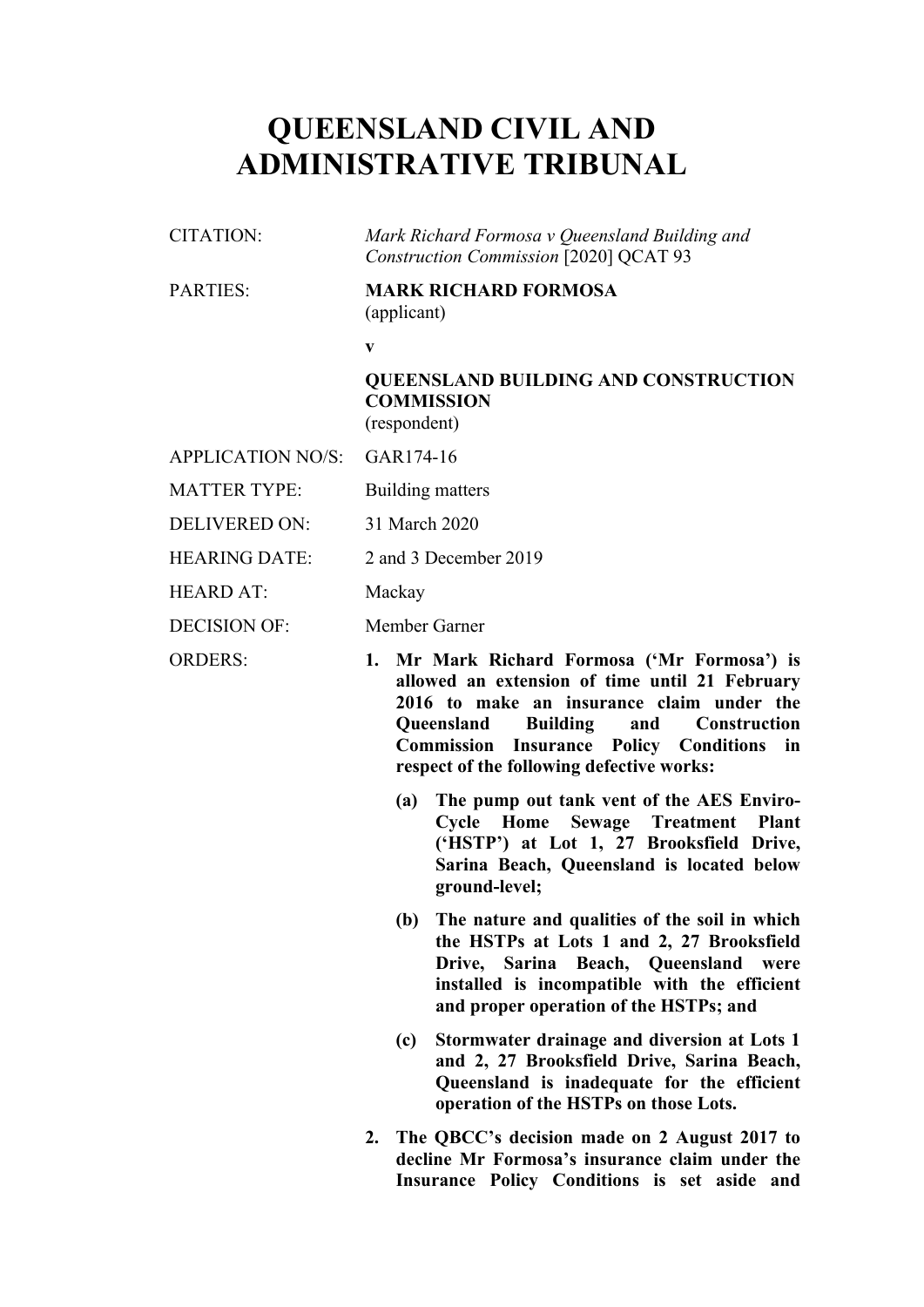**substituted with the decision that:**

**Mr Formosa's insurance claim under the Insurance Policy Conditions is accepted in respect of the following defective works:**

- **(a) The pump out tank vent of the AES Enviro-Cycle Home Sewage Treatment Plant ('HSTP') at Lot 1, 27 Brooksfield Drive, Sarina Beach, Queensland is located below ground-level;**
- **(b) The nature and qualities of the soil in which the HSTPs at Lots 1 and 2, 27 Brooksfield Drive, Sarina Beach, Queensland were installed is incompatible with the efficient and proper operation of the HSTPs; and**
- **(c) Stormwater drainage and diversion at Lots 1 and 2, 27 Brooksfield Drive, Sarina Beach, Queensland is inadequate for the efficient operation of the HSTPs on those Lots.**
- **3. If either party wishes to seek costs:**
	- **(a) The party seeking costs is to file in the Tribunal and give to the other party a clear description of the costs and orders sought, and submissions in support, by 4pm on 17 April 2020;**
	- **(b) The other party is to file in the Tribunal and give to the other party submissions in reply by 4pm on 1 May 2020; and**
	- **(c) The issue of costs will be determined on the papers not before 2 May 2020.**
- CATCHWORDS: ADMINISTRATIVE LAW ADMINISTRATIVE TRIBUNALS – QUEENSLAND CIVIL AND ADMINISTRATIVE TRIBUNAL – where decision made to decline a claim under the QBCC Home Warranty Insurance Scheme Policy Conditions – whether defective building work – whether extension of time to make insurance claim should be granted

*Queensland Building and Construction Commission Act*  1991 (Qld), s 89(2), s 86(1)(h), s 87 *Queensland Civil and Administrative Tribunal Act* 2009 (Qld), s 9, s 21, s 24(1) *Queensland Building and Construction Regulation* 2003 (Qld), Schedule 1, Schedule 2

*Glen Williams Pty Ltd v Queensland Building Services Authority* [2012] QCAT 127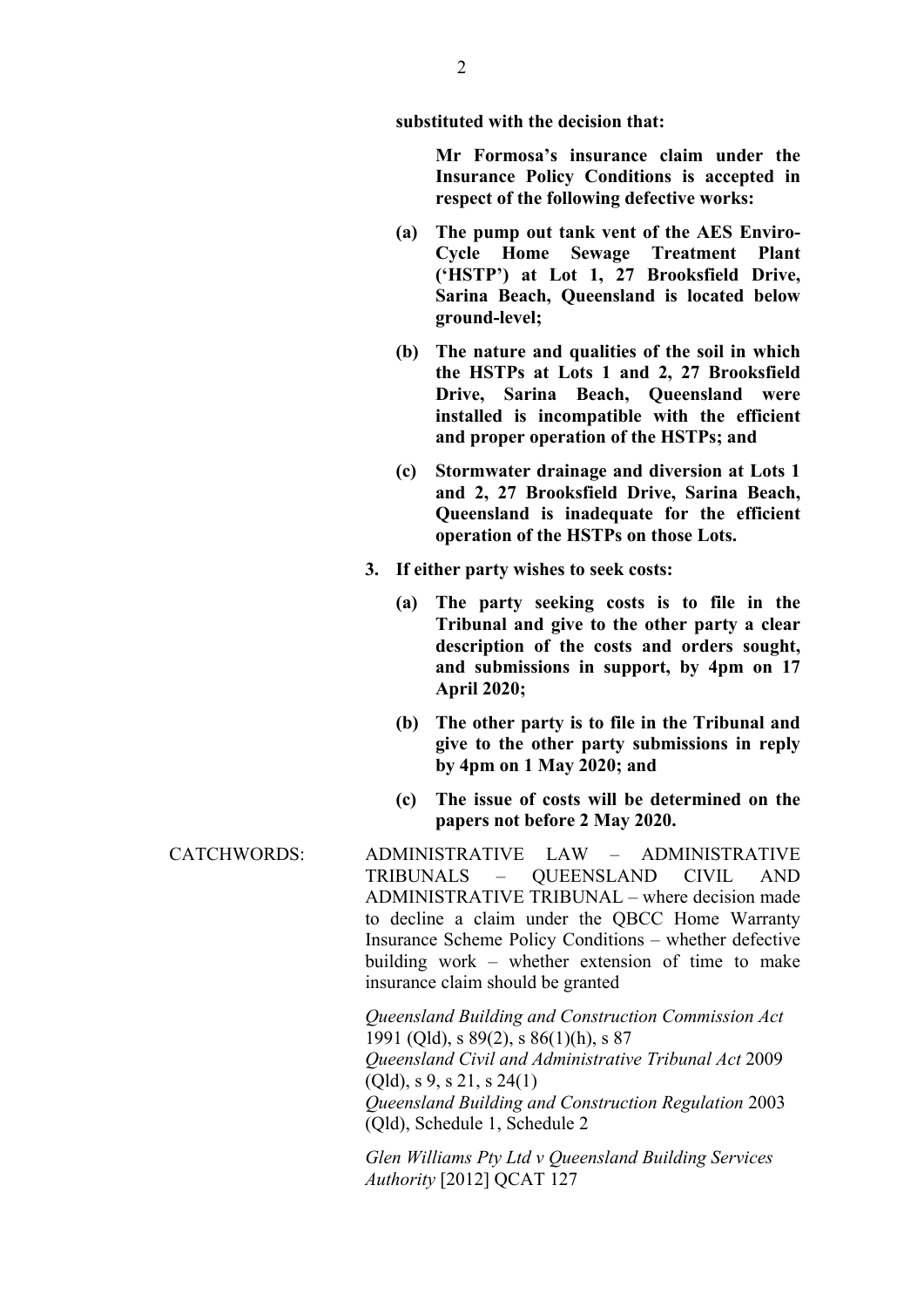APPEARANCES & REPRESENTATION:

| Applicant:  | S B Whitten, instructed by Kelly Legal                                                   |
|-------------|------------------------------------------------------------------------------------------|
| Respondent: | C Hill, In-House Solicitor for Queensland Building and<br><b>Construction Commission</b> |

## **REASONS FOR DECISION**

#### **Introduction**

- [1] On 30 April 2012, Mr Mark Richard Formosa and River City Homes (Mackay) Pty Ltd ('the Contractor') entered into a contract for the construction of a residential detached duplex units building ('the Works') at Lots 1 and 2, 27 Brooksfield Drive, Sarina Beach, Queensland ('the Property').
- [2] The Works commenced on 20 August 2012 and reached practical completion on 14 May 2013.
- [3] In completing the Works, the Contractor installed a separate AES Enviro-Cycle Home Sewage Treatment Plant ('HSTP') for each of the duplex units. Each HSTP comprised pipes from the sanitary system inside the duplex unit to a 3,000 litre septic tank located underground at the rear of the unit, with a float valve operated pumped which pumps untreated water/effluent into an underground disposal area being an array of soakage trenches installed in the rear yard of the Property. Each HSTP was installed almost entirely underground with only the tops of vents normally visible above ground.
- [4] The HSTPs were designed by Water Wise Design Pty Ltd ('Water Wise') and physically installed by a sub-contractor Mackay Plumbing and Drainage (now trading as Laser Plumbing) ('the Sub-Contractor') engaged by the Contractor.
- [5] Mr Formosa alleges that when it rains both of the HSTPs do not operate properly. In particular:
	- (a) internal plumbing (such as sink drains and toilets) backs up and does not work;
	- (b) effluent and water pools in the rear yard of the Property; and
	- (c) the HSTP high water alarm sounds ('the Operation Problems'),

('the Operation Problems').

- [6] Mr Formosa alleges that the Operation Problems are caused by the Contractor's work being defective.
- [7] On 21 February 2016, Mr Formosa lodged a complaint ('Complaint') with the QBCC which alleged defective building work by the Contractor in relation to the HSTPs.
- [8] On 7 March 2016, Mr John Cherry, QBCC Building Inspector, decided that there was no evidence of defective building work and accordingly the QBCC would not issue a direction to rectify to the Contractor.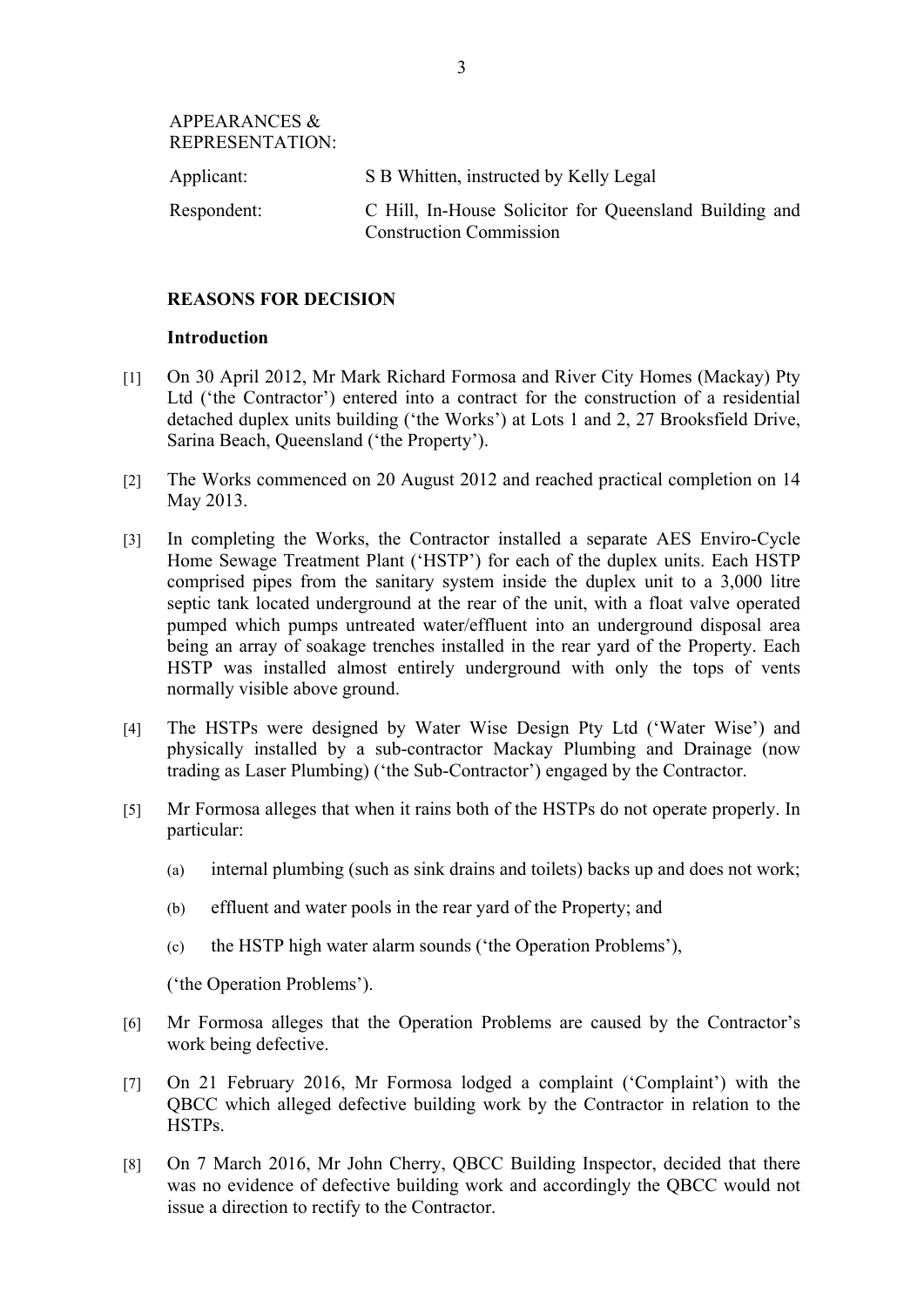- [9] On 9 March 2016, Mr Formosa applied to the QBCC for internal review of Mr Cherry's decision of 7 March 2016.
- [10] On 13 June 2016, Mr Stephen Ferguson, QBCC Senior Technical Internal Review Officer, completed a desktop review of the internal review application.
- [11] On 16 June 2016, Ms Debbie White, QBCC Senior Internal Review Officer, confirmed the decision of Mr Cherry and decided that QBCC would not issue a direction to rectify to the Contractor.
- [12] On 13 July 2016, Mr Formosa applied to the Tribunal to review Ms White's decision of 16 June 2016.
- [13] On 2 August 2017, Ms Kacey Zarb, QBCC Assessment Officer, decided to decline an insurance claim made by Mr Formosa under the QBCC's Home Warranty Insurance Policy Conditions ('the Insurance Policy Conditions') in respect of the alleged defective building work.
- [14] On 3 August 2017, Acting Senior Member Howe of the Tribunal directed that the Tribunal review proceed on the basis that the decision being reviewed is the decision of Ms Zarb of 2 August 2017.
- [15] Accordingly, this is a review of the QBCC's decision made by Ms Kacey Zarb on 2 August 2017 to decline Mr Formosa's insurance claim under the Insurance Policy Conditions in respect of the alleged defective building work.

#### **Jurisdiction of the Tribunal to review the decision**

- [16] There is no dispute between the parties, and I am satisfied on the evidence, that the Tribunal has jurisdiction to hear and determine the dispute pursuant to section 9 of the *Queensland Civil and Administrative Tribunal Act* 2009 (Qld) ('QCAT Act') and sections 86(1)(h) and 87 of the *Queensland Building and Construction Commission Act* 1991 (Qld) ('QBCC Act') in force at the date of the decision, being 2 August 2017.
- [17] Section 20 of the QCAT Act provides that the purpose of the review is to produce the correct and preferable decision. The Tribunal is required to hear and decide the review by way of a fresh hearing on the merits.
- [18] Section 24(1) of the QCAT Act provides that the orders that can be made by the Tribunal upon review are:
	- (a) Confirm or amend the decision; or
	- (b) Set aside the decision and substitute its own decision; or
	- (c) Set aside the decision and return the matter to QBCC to reconsider the decision, with directions the Tribunal considers appropriate.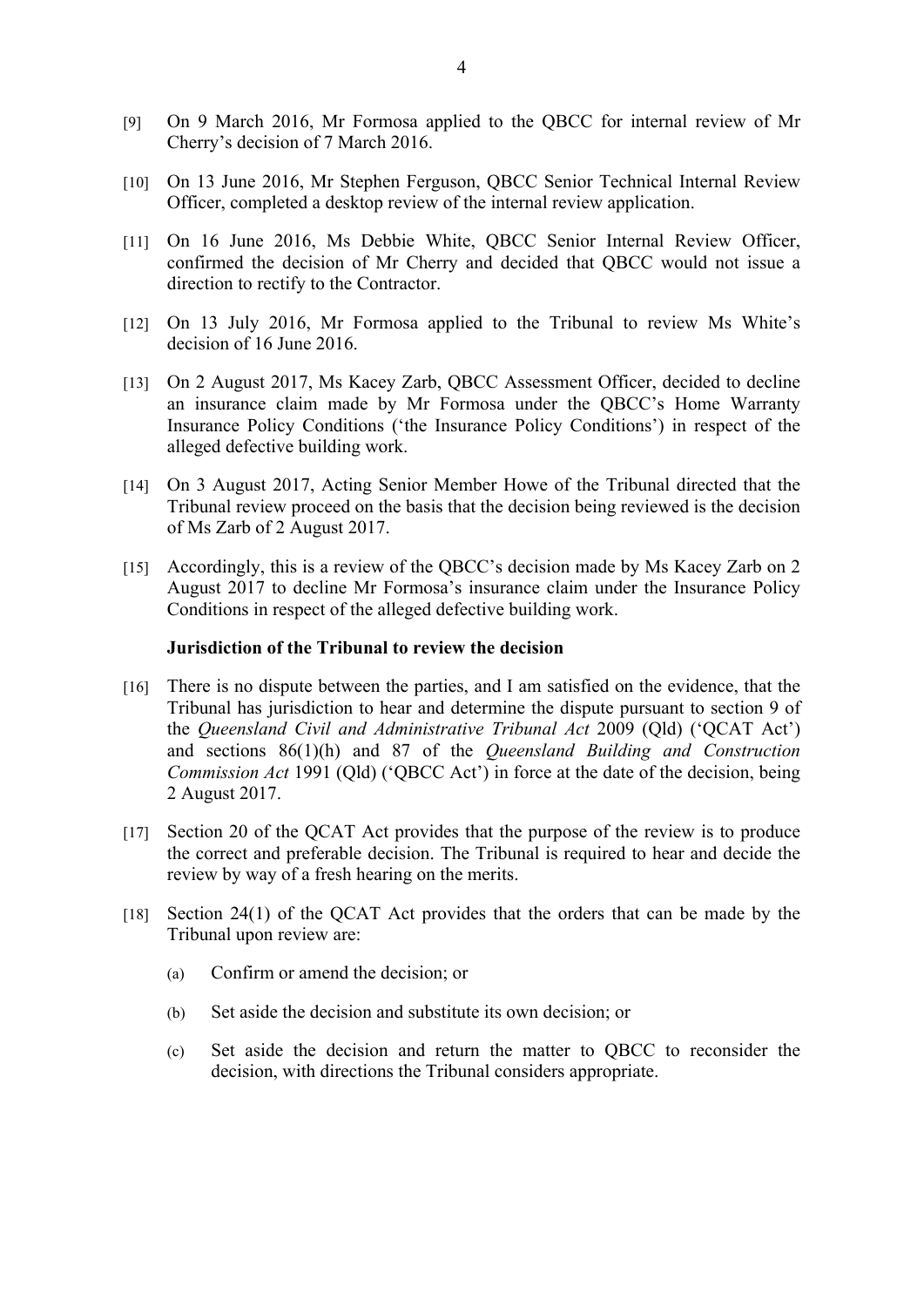#### **Statutory insurance scheme**

- [19] There is no dispute between the parties, and I am satisfied on the evidence, that a statutory policy of insurance was in force in respect of the Works from 30 April  $2012<sup>1</sup>$  pursuant to section 69(2) of the QBCC Act (in force as at 1 January 2011).<sup>2</sup>
- [20] Pursuant to Part 5 of the QBCC Act, the Insurance Policy Conditions in effect were the *Insurance Policy Conditions Edition 8* effective from 1 July 2009.
- [21] Part 4.1 of the Insurance Policy Conditions states:
	- 4.1 Payment for Defective Construction

Subject to the terms of this policy, the QBCC agrees to pay the cost of rectifying defects in the *residential construction work* that is *primary building work*, other than for defects from subsidence or settlement referred to in Part 5 of this policy.

- [22] Part 4.5 of the Insurance Policy Conditions states:
	- 4.5 Time Limit for Making a Claim

The *Insured* is NOT ENTITLED to payment for loss under this Part unless:

- (a) In the case of a *category 1 defect*, the claim is made within **3 months** of that defect first becoming evident (in the opinion of the *QBCC*); or
- (b) In the case of a *category 2 defect*, the claim is made within **7 months** of the date of *practical completion,*

or within such further time as the *QBCC* may allow.

- [23] 'Defective' is defined in Schedule 2 of the QBCC Act to mean 'in relation to building work, includes faulty or unsatisfactory'.
- [24] The *Rectification of Building Work Policy* ('Defects Policy')<sup>3</sup> which commenced operation on 1 July 2010 relevantly states:

#### (5) **Definitions**

In this policy...

*Category 1 defective building work* means defective building work (other than residential construction work causing subsidence) that is faulty or unsatisfactory because it does one or more of the following:

<sup>1</sup> The date when Mr Formosa as a 'consumer' (defined by Schedule 2 of the QBCC Act), entered into a contract with RCH as a 'contractor' to perform 'residential construction work' (as set out in Part 2, Division 2 of the *Queensland Building and Construction QBCC Regulation* 2003 (Qld) ('QBCC Regulation'), current as at 1 January 2012) in respect of the Works.

<sup>2</sup> In relation to the statutory insurance scheme, the applicable legislation is the legislative provisions in force when the policy of insurance was entered into by Mr Formosa on 30 April 2012: the QBCC Act current as at 1 January 2011 and the QBCC Regulation current as at 1 January 2012.

<sup>3</sup> Pursuant to sections 7 and 9 of the *Statutory Instruments Act* 1992 (Qld), the Rectification of Building Work Policy ('Defects Policy') which commenced operation on 1 July 2010 is a statutory instrument that is subordinate legislation.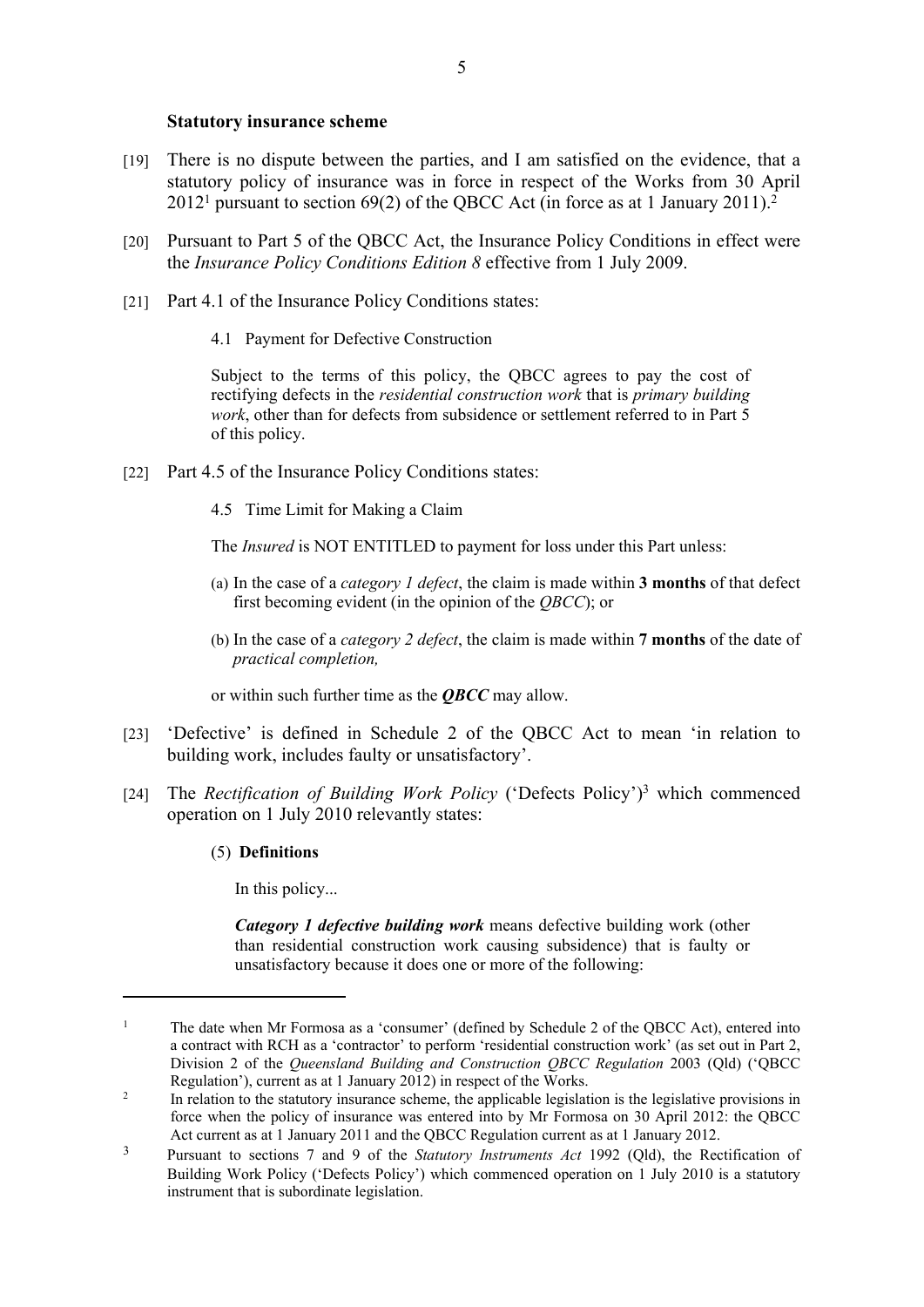- $(a)$  ...
- (b) Adversely affects the health or safety of persons residing in or occupying a building;
- (c) Adversely affects the functional use of a building;
- (d) Allows water penetration into a building.

*Defective building work* means building work that is faulty or unsatisfactory, and includes, for example, work that:

- (a) Does not comply with the *Building Act 1975, Building Code of Australia* or an applicable Australian Standard
- (b) Involves the use of a manufactured product, and that product has been used, constructed or installed in a way that does not comply with the product manufacturer's instructions.
- [25] Accordingly, Parts 4.1 and 4.5 of the Insurance Policy Conditions effectively requires the QBCC to pay the cost of rectifying defects if:
	- (a) There is 'defective' building work;
	- (b) In 'residential construction work' that is 'primary building work';
	- (c) That is not from subsidence or settlement referred to in Part 5 of the Insurance Policy Conditions; and
	- (d) A claim for payment was made:
		- (i) In the case of a 'category 1 defect', within 3 months of the defect first becoming evident;
		- (ii) In the case of a 'category 2 defect', within 7 months of practical completion; or
		- (iii) Within such further time as the QBCC allows.

#### **Issues for determination**

- [26] It is not in dispute, and I am satisfied on the evidence, that:
	- (a) The Contractor installed the HSTPs as part of the Works;
	- (b) The Works is 'residential construction work' that is 'primary building work'; and
	- (c) If the Works are 'defective':
		- (i) The defect/s would be appropriately classified as 'category 1' defect/s under clause 5 of the Defects Policy; and
		- (ii) the defect/s are not from subsidence or settlement referred to in Part 5 of the Insurance Policy Conditions.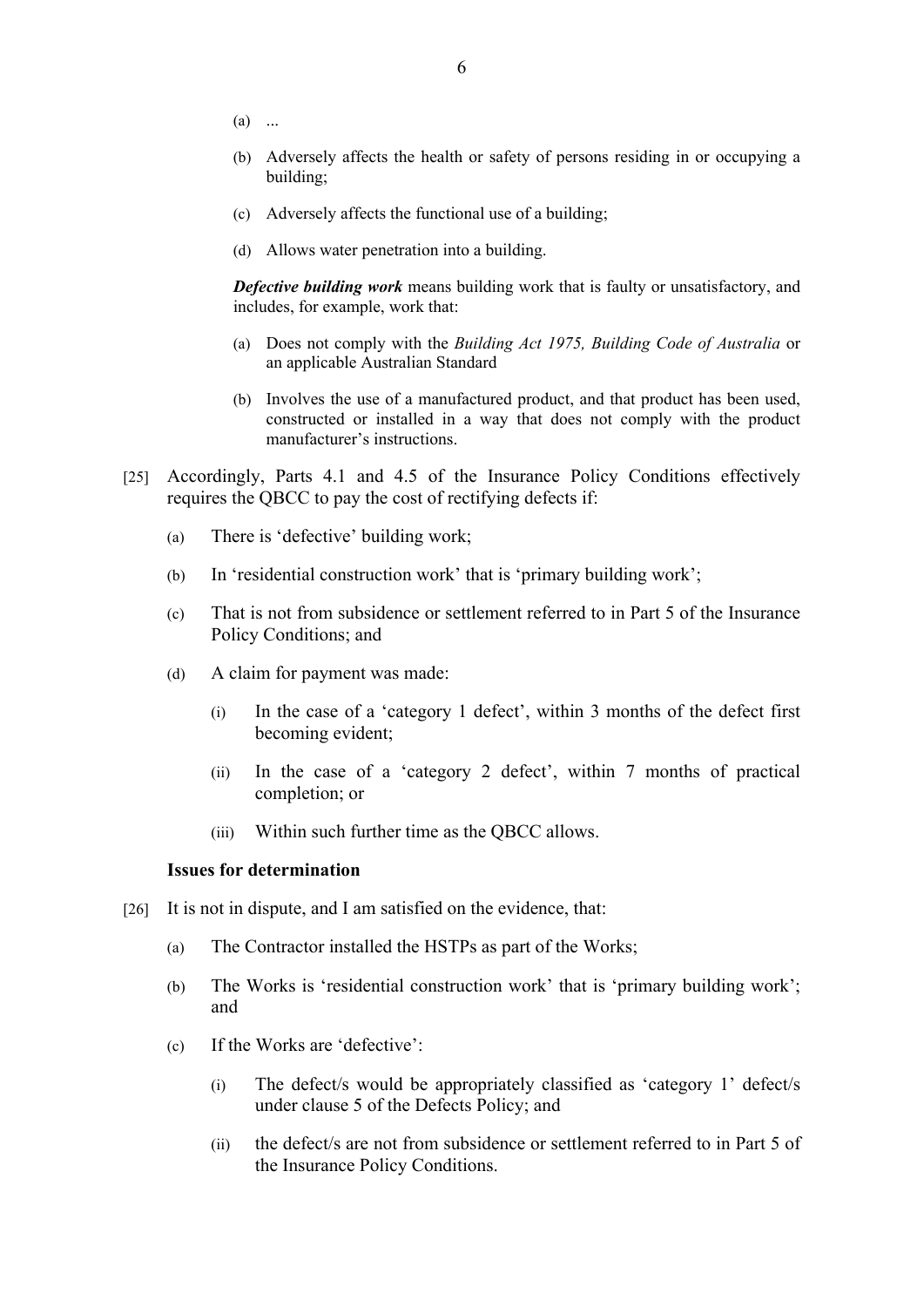- [27] The Respondent asserts that Mr Formosa's insurance claim should be rejected because:
	- (a) the Works is not 'defective'; and
	- (b) Mr Formosa did not comply with the requirements of section Part 4.5 of the Insurance Policy Conditions to make the claim for insurance within 3 months of the defect/s becoming evident (on the basis it is a category 1 defect under the Defects Policy, clause 5).
- [28] Accordingly, in deciding this review, the critical issues to be determined are:
	- (a) Are the Works defective?
	- (b) Did Mr Formosa comply with the requirements of section Part 4.5 of the Insurance Policy Conditions and Item (3) of the Defects Policy to make the claim for insurance within 3 months (on the basis it is a category 1 defect) and, if not, should the Tribunal allow him an extension of time to make the claim for insurance under Part 4.5 of the Insurance Policy Conditions?

# **Are the Works defective?**

[29] In determining whether the Works are defective, I have considered a number of issues which are set out below.

# *What, if any, Operation Problems occurred?*

- [30] Mr Formosa said that when it rains, the Operation Problems occur in respect of both of the HSTPs. He said that the HSTPs soakage trenches in the rear yard immediately become waterlogged and the pumps cannot overcome the pressure of the ground water, so cannot expel the water from the septic tanks. To compound the problem, there is the possibility of back flow from the rear yard into the systems, which immediately renders the system unworkable. Effluent and water pools in the rear yard of the Property. Internal plumbing backs up and does not work to the extent that it may take a couple of hours to empty a sink and the toilet cannot be used during that time. The HSTPs' high water alarm sounds. Any level of moderate rainfall renders the plumbing ineffective. Prolonged rainfall is not required for the Operation Problems to occur.<sup>4</sup> After the rain stops, the operation of the HSTPs slowly improves but may take 24 hours to return to normal drainage.<sup>5</sup>
- [31] Mr Formosa said that the Operation Problems include most, if not all, of the problems identified by the HSTP User Manual that require an owner to contact the HSTP 'contractor': 'abnormally wet soil, presence of persistent puddles or odours in the area of the septic tank or the Enviro-Septic system', 'slow flushing toilets or other plumbing in the home', 'flooding in the area where the Enviro-Septic system is installed' and 'alarm from the pumping station if such a device is part of your installation'.<sup>6</sup>

<sup>4</sup> Applicant's affidavit dated 4 May 2017, [16].

<sup>5</sup> Applicant's affidavit dated 4 May 2017, [5], [10].

<sup>6</sup> HSTP User Manual, Applicant's affidavit dated 4 May 2017, Annexure 2, page 5.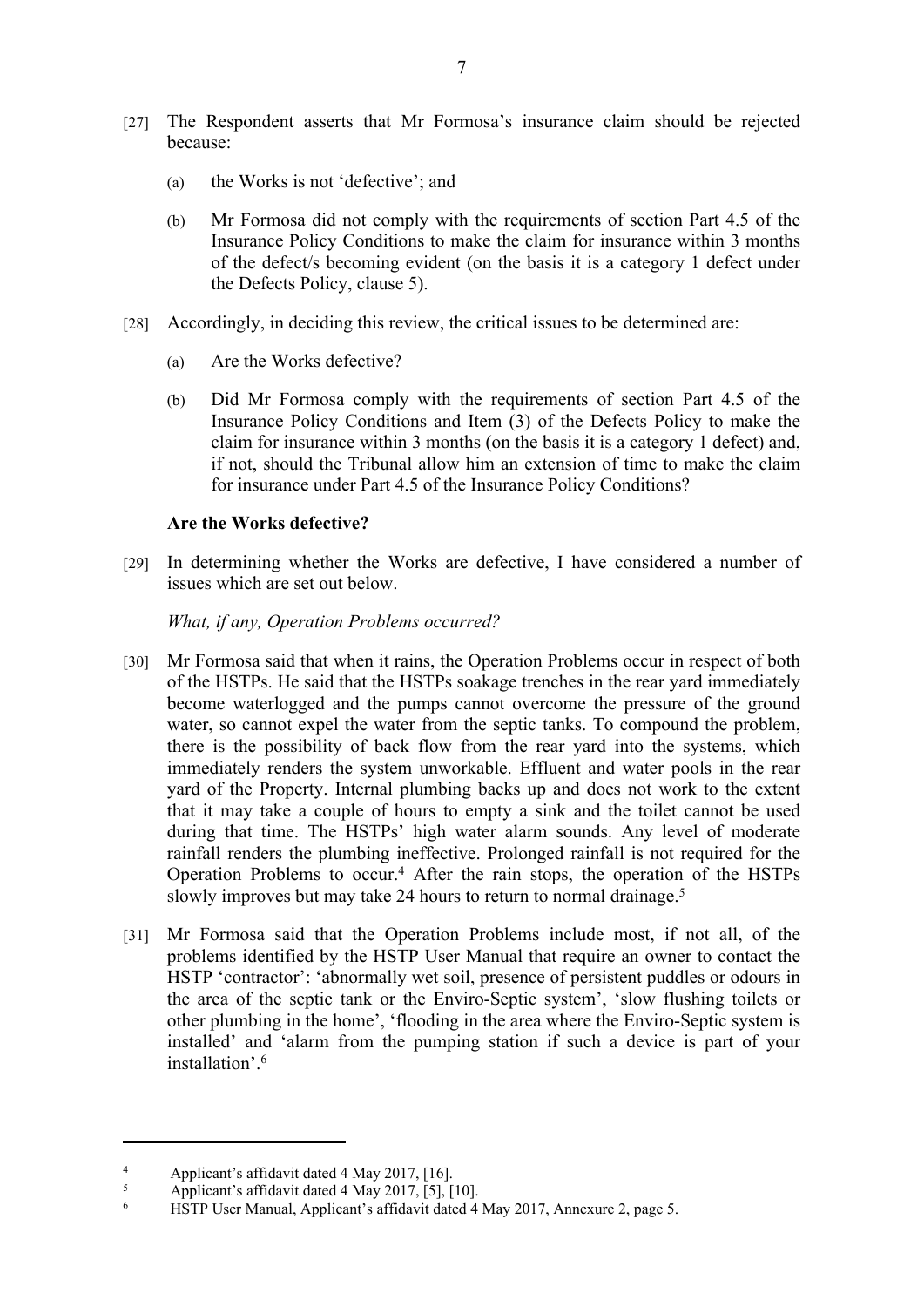- [32] Mr Formosa said that the Operation Problems pose a significant health risk as large amounts of sewage water pooling in the yard is a potential breeding ground for mosquitos. Further, tenants of the Property are exposed to sewage water which results in constant bad odours and could result in sickness or disease.<sup>7</sup> In addition, the Operation Problems have significantly diminished prospects of sale and continued tenancy and the sale value and rental value of the Property;<sup>8</sup>
- [33] Mr Ken Weir has over 50 years' experience as a qualified plumber which includes working with on-site waste disposal systems. He inspected the Property on an unknown date and prepared a report dated 11 January 2017 ('the Weir Report'). He observed that the rear yards of the Property were in an unhealthy state and could not be used due to their condition. Waste water was laying over areas of the ground and also running in to the neighbours' yard. A trench had been dug to run the water out onto the gutter. Overflow from the HSTPs could be classed as contaminated, result in a Council fine, cause infections or illness and that the duplex units could be classed as unliveable. In his opinion, both the HSTPs had failed and were ineffective.
- [34] Mr John Morgan is a qualified plumber with 20 years' experience in civil plumbing. He has been certified to install HSTP since 2015 and is familiar with its design and operation. He inspected the Property on 8 January 2019 and prepared an undated report ('the Morgan/Accelerate Civil Report'). Upon inspecting the Property, he observed the pump out tank installed to the rear of Lot 1 was situated below finished ground surface level and that water ponded on some areas of the Property when it was raining. Mr Morgan said that the HSTPs did not effectively complete the treatment, uptake and absorption of the final effluent without the likelihood of the creation of unpleasant odours, accumulation of offensive matter, stormwater run-off entering the HSTPs, unintended and uncontrolled discharge, blockage or leakage. In his opinion, both HSTPs were defective.<sup>9</sup>
- [35] Mr John Cherry was a QBCC Inspector at the relevant time. He is a licensed builder although he does not hold plumbing or drainage qualifications and is not a qualified plumber. He inspected the Property on 2 March 2016 during a period of heavy rain and prepared a report dated 2 March 2016 ('the Cherry Report'). He observed that whilst the ground was dry at the commencement of the inspection, upon the commencement of rainfall, water quickly welled up in the rear yards around where the HSTPs soakage trenches were installed. The yard filled with water around the perimeter retaining walls and away from the evaporation trenches measuring a depth of 40-50mm with the deepest section recorded on the western unit beside the western yard retaining wall of 80mm. Whilst operational, the HSTP alarm did not sound. Mr Cherry's inspection did not include inspection of the internal plumbing of the duplex units. Mr Cherry did not observe evidence of 'defective work'.
- [36] Mr Stephen Ferguson was QBCC Senior Technical Internal Review Officer at the relevant time. He is a licensed builder and his experience includes working as a building inspector and building certifier. He does not hold qualifications in relation

<sup>7</sup> Applicant's affidavit dated 4 May 2017, [22].

<sup>8</sup> Applicant's affidavit dated 4 May 2017, [23].

 $\alpha$  Statement of Mr John Morgan dated 18 February 2019, Annexure "JM1", page 7: He was of the opinion that the HSTP does not appear to meet the following requirements of items (a), (b), (d), (i), (j) and (n) of the Queensland Plumbing and Wastewater Code.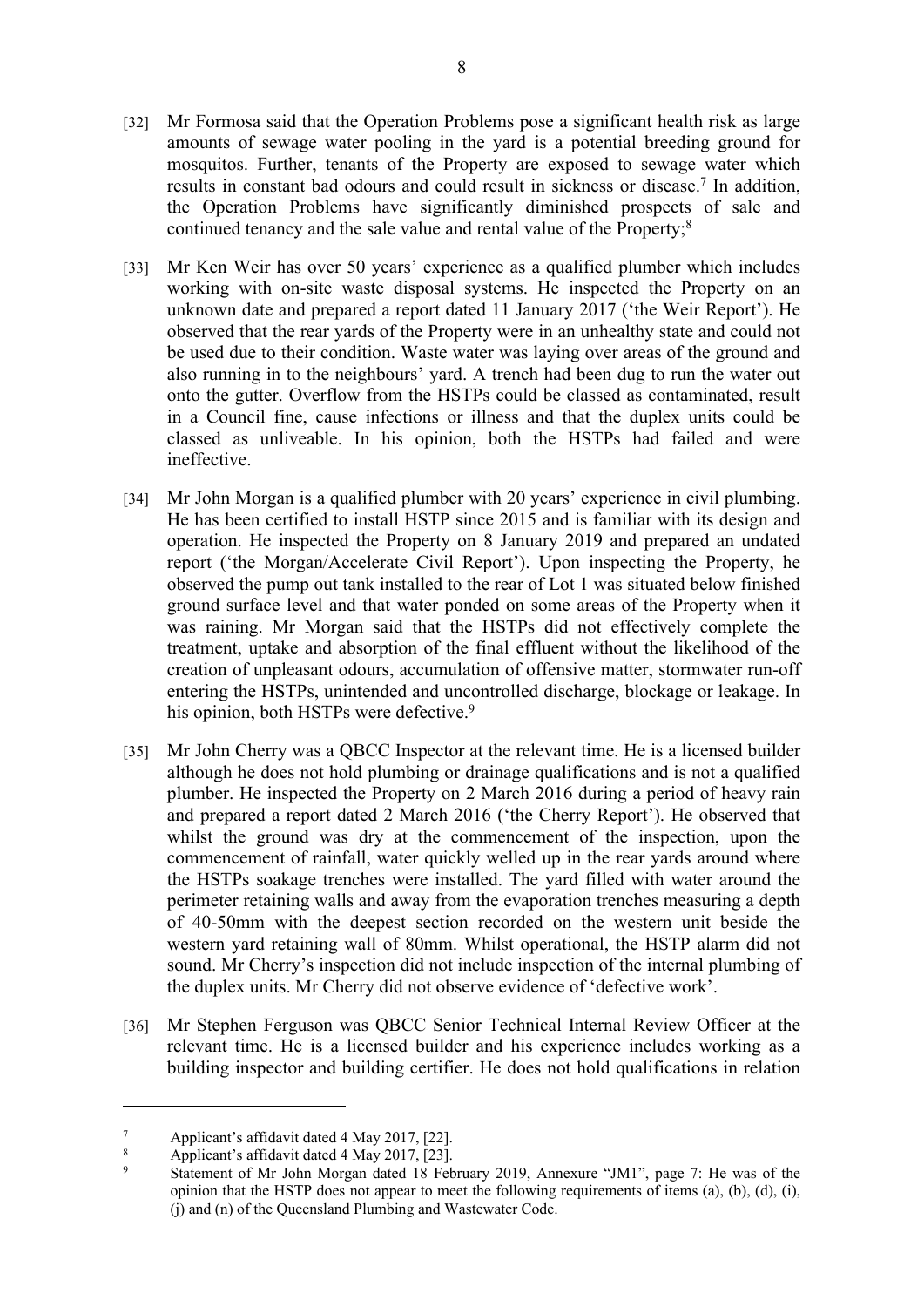to plumbing and drainage but in 2003 he undertook one day of training in the siting of effluent disposal areas for the surface irrigation of HSTP effluent. In 2016, he conducted a desktop review of information on the QBCC's file and prepared a report dated 2 March 2016 ('the 2016 Ferguson Report'). On 12 March 2019, he inspected the Property when it was not raining and prepared a report dated 19 May 2019 ('the 2019 Ferguson Report').

- [37] Mr Ferguson observed on Lot 1 that the ground adjacent to the east side of the dwelling included a moss substance indicating high ground moisture level. There was evidence of excess moisture adjacent to the water tank and HSTP tank, at the base of the retaining walls at the rear of the property and above the retaining wall at the rear of the property. The top of the HSTP riser and adjacent fixtures were a minimum 75mm above the ground level. The IO was approximately 50mm above ground level. A yard gully had been provided adjacent to the water tank.
- [38] Mr Ferguson observed on Lot 2, that there was some evidence of a moss substance indicating high ground moisture level on the western side adjacent to the base of the dwelling. The site level to the rear of the property was reasonably level. The top of the HSTP tank was below the adjacent ground level. Mr Formosa advised that the pump to the HSTP tank was turned off to prevent the pump constantly operating when water runoff entered the tank top. Excess moisture was identified at the base of the retaining walls to the rear and west side of the property. The IO was approximately 50mm above the ground level. The HSTP for Lot 2 appeared to be working correctly when it was tested by discharging water from a filled bath through the HSTP drainage.
- [39] Mr Ferguson noted that excessive moisture was evident at the base of the retaining walls at the rear of the property. It appeared that the additional moisture was due to either runoff from the adjacent higher ground level or subsurface moisture content.
- [40] Mr Ferguson believed that there was no evidence that the HSTPs were not generally functioning as designed. However, he accepted that the HSTPs fail when there is 'an enormous amount of rain'. He also accepted the evidence of Mr Formosa and Mr Weir that they observed effluent mixed with water in the rear yard of the Property.<sup>10</sup>
- [41] I note that Mr Formosa's evidence in relation to the existence of the Operation Problems was generally consistent with the evidence of Mr Weir and Mr Morgan, who are both qualified plumbers with significant experience with HSTPs.
- [42] I prefer their evidence in relation to the existence of the Operation Problems to that of Mr Cherry and Mr Ferguson for the following reasons:
	- (a) Mr Cherry and Mr Ferguson are not qualified plumbers;
	- (b) Mr Cherry did not inspect the internal plumbing of the duplex units and was unable to give evidence about the operation of the internal plumbing;
	- (c) Although Mr Ferguson did inspect the internal plumbing of the duplex units, it was not during a period of rainfall, and he was unable to give evidence about the operation of the internal plumbing during rainfall;

<sup>1010</sup> Mr Ferguson in cross-examination.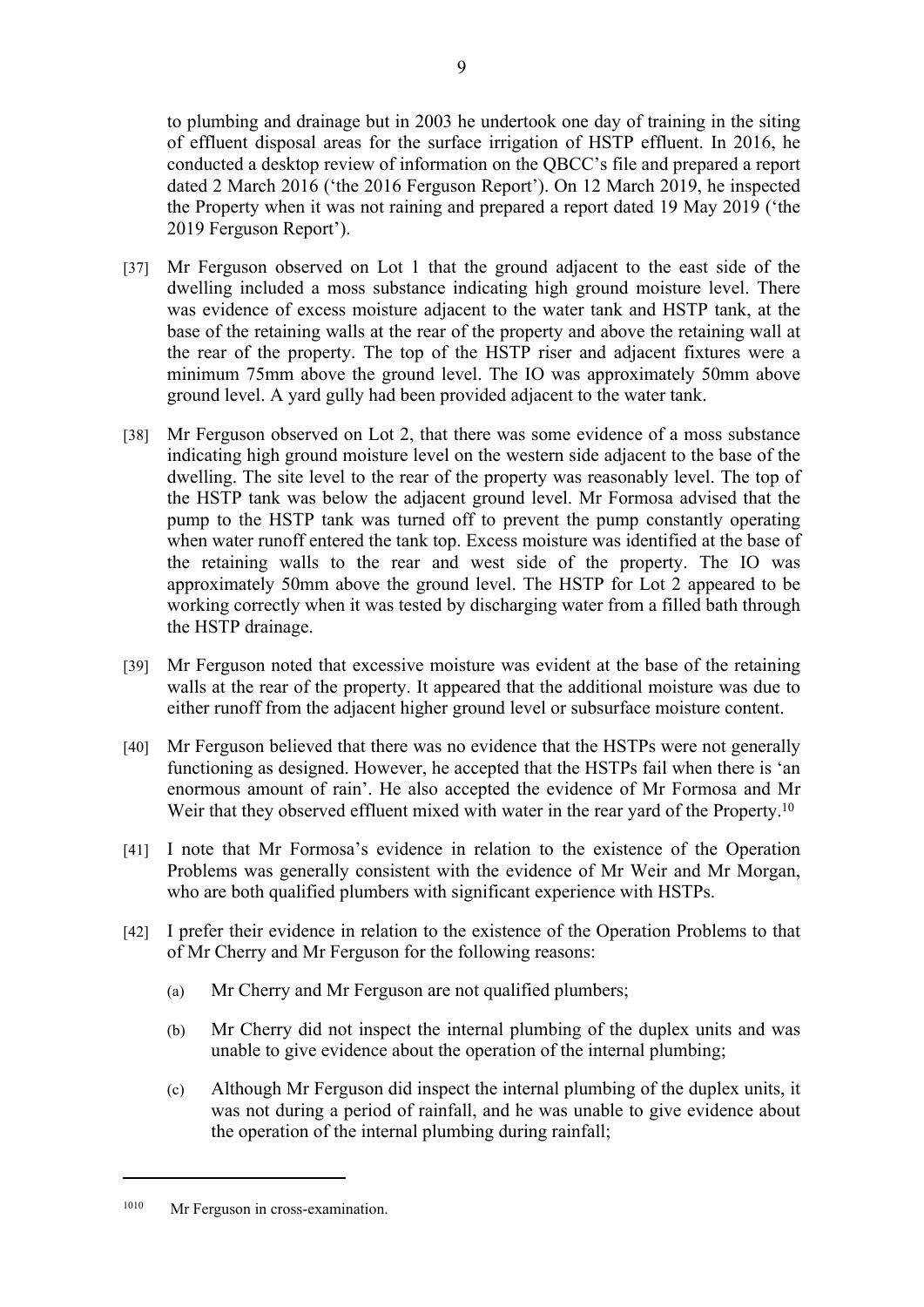- (d) Mr Cherry inspected the Property during a period of 40 minutes of heavy rainfall. He was not able to give evidence about the extent of the Operation Problems during a period of moderate rain;
- (e) Mr Cherry's evidence that there was significant pooling of water in the rear yards of the Property after a period of heavy rainfall is consistent with the evidence of Mr Formosa, Mr Weir and Mr Morgan;
- (f) Mr Ferguson's evidence that high ground moisture level in the rear yards of the Property was evident is consistent with the evidence of Mr Formosa, Mr Weir and Mr Morgan; and
- (g) Mr Ferguson accepted that the HSTPs fail when there is 'an enormous amount of rain' and the evidence of Mr Formosa and Mr Weir that they observed effluent mixed with water in the rear yard of the Property.
- [43] I note that Mr Cherry's evidence that the HSTP alarm was not sounding at the time of his inspection, after approximately 40 minutes of rain, is inconsistent with Mr Formosa's evidence that the high water alarm regularly sounds. As Mr Formosa's evidence is supported by the evidence of Mr Weir and Mr Morgan, I accept that whilst the HSTPs alarms did not sound on the occasion of Mr Cherry's inspection, it has sounded at other times during rainfall.
- [44] On the basis of the evidence, I find that the Operation Problems occurred and continue to occur during moderate or greater rainfall.

*When did the Operation Problems first become evident?*

- [45] Mr Formosa said that the Operation Problems first became evident 'from the very first considerable rainfall after handover' in May  $2013$ ,<sup>11</sup> when it rained in about August 2013<sup>12</sup> and at least by September or October 2013.<sup>13</sup> When the Operational Problems first presented, Mr Formosa approached the Contractor who referred him to the Sub-Contractor. The Sub-Contractor completed some works to the HSTP but that failed to resolve the problem. In response to Mr Formosa's further queries, the Contractor advised him to monitor the problem during the wet season. Each time the Operational Problems presented, Mr Formosa contacted the 'contractor' as required by the HSTP User Manual. Mr Formosa first contacted the QBCC about the Operational Problems in or about mid-2014 and was verbally advised to endeavour to sort the issue out with the Contractor. He lodged the Complaint with the QBCC on 21 February 2016.<sup>14</sup>
- [46] I note that in the Complaint, Mr Formosa described the complaint item as 'internal plumbing is not operational when it rains' and stated that the complaint item was first noticed on 22 April 2014 and first notified to the Contractor on 23 April 2014.
- [47] I find it difficult to reconcile Mr Formosa's evidence that the Operation Problems first became evident in August 2013 (and at least by September or October 2013)

<sup>&</sup>lt;sup>11</sup> Applicant's affidavit dated 4 May 2017, [3].

Applicant's oral evidence.

<sup>&</sup>lt;sup>13</sup> Applicant's oral evidence in re-examination.<br>
<sup>14</sup> Applicant's offidavit dated A May 2017, [7] I

Applicant's affidavit dated 4 May 2017, [7]-[9].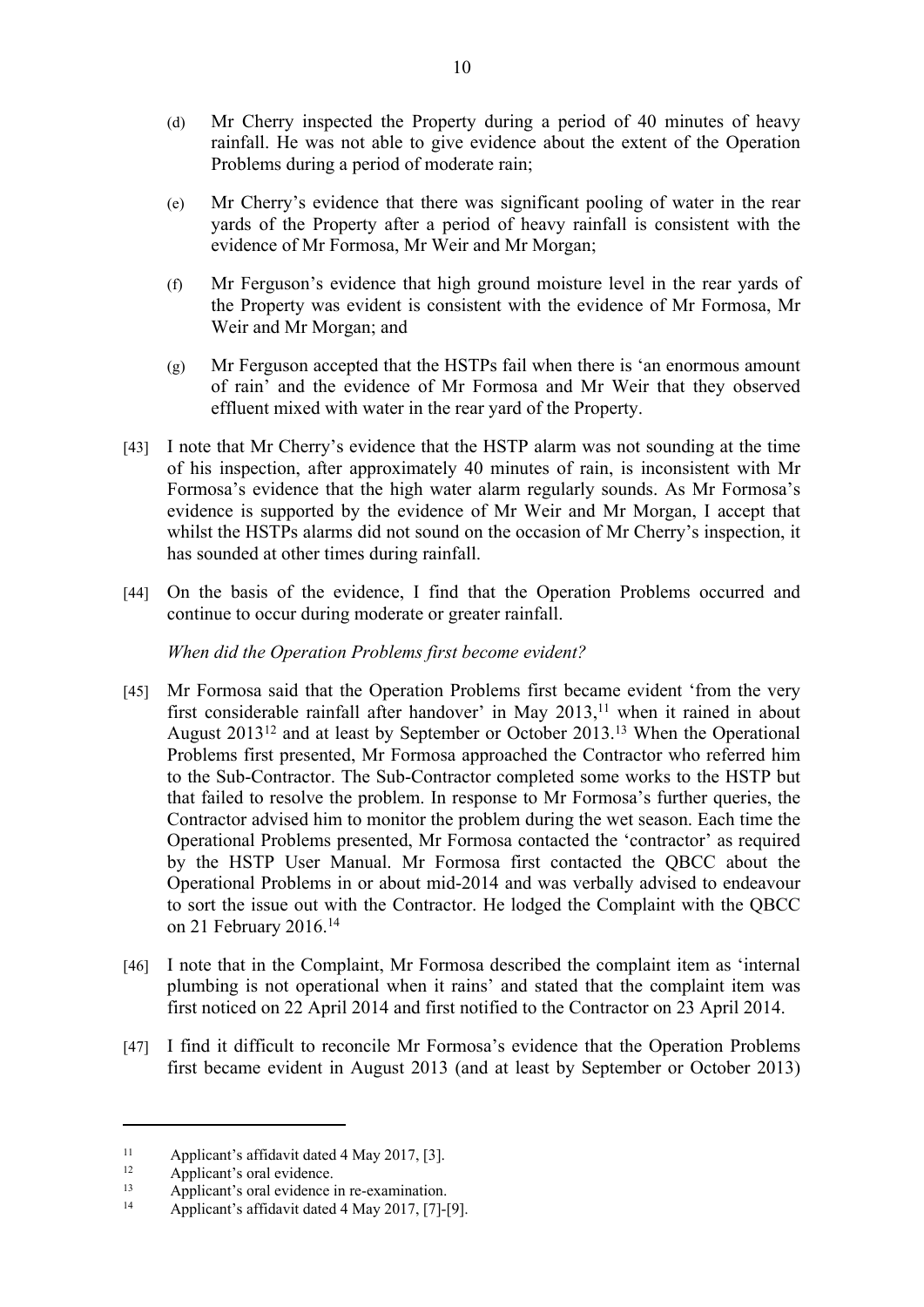with his statement in the Complaint that the Operation Problems were first noticed on 22 April 2014.

- [48] There is no evidence as to when Mr Formosa first approached the Contractor and the Sub-Contractor regarding the Operation Problems.
- [49] On balance, I prefer the evidence recorded in the Complaint that Mr Formosa first noticed the Operation Problems on 22 April 2014 because that is what he advised the QBCC at that time. I accept Mr Formosa's evidence that he first contacted the QBCC about the Operational Problems in or about mid-2014 and was verbally advised to endeavour to sort the issue out with the Contractor, which he attempted to do prior to making the Complaint.
- [50] On that basis, I find that the Operation Problems first became evident on or about 22 April 2014.

*In respect of the HSTP for Lot 1, did placement of the top of a vent below groundlevel cause the Operation Problems?*

- [51] Mr Formosa submits that the Operation Problems were caused, at least in part, by the placement of the top of the pump out tank vent for Lot 1 below ground-level.
- [52] Mr Morgan said that the pump out tank vent for Lot 1 is located below ground-level, which is inconsistent with tank installation requirements. He believes that has resulted in overland water flow being directed into the pump out tank and potential discharge of untreated sewage from the tank into the yard.
- [53] Mr Ferguson accepted that the top of the HSTP tank on Lot 1 is below ground-level. Mr Ferguson also accepted that that could cause the tank to overflow due to water entering the tank. Further it could, by itself or in combination with other causes, cause problems in the nature of the Operation Problems.
- [54] On the basis of the above evidence, I find that:
	- (a) The pump out tank vent for Lot 1 is located below ground-level;
	- (b) That is inconsistent with tank installation requirements;
	- (c) That has resulted in overland water flow being directed into the pump out tank; and
	- (d) That is, at least in part, a cause of the Operation Problems.

*In respect of both HSTPs, did the unreliable design of the HSTPs for the Property cause the Operation Problems?*

- [55] Mr Formosa submits that the Operation Problems were, at least partly, caused by unreliable design of the HSTPs for the Property. Mr Formosa submits that the design was unreliable for the Property because it relied upon unreliable soil testing.
- [56] On 4 February 2012, a Site Investigation Report ('the Soil Report') was prepared by Bowler Geotechnical Whitsunday ('Bowler') for the Contractor in relation to the Property. The Soil Report was clearly prepared prior to commencement of the Works on or about 20 August 2012. It seems likely, and it is not in dispute, that the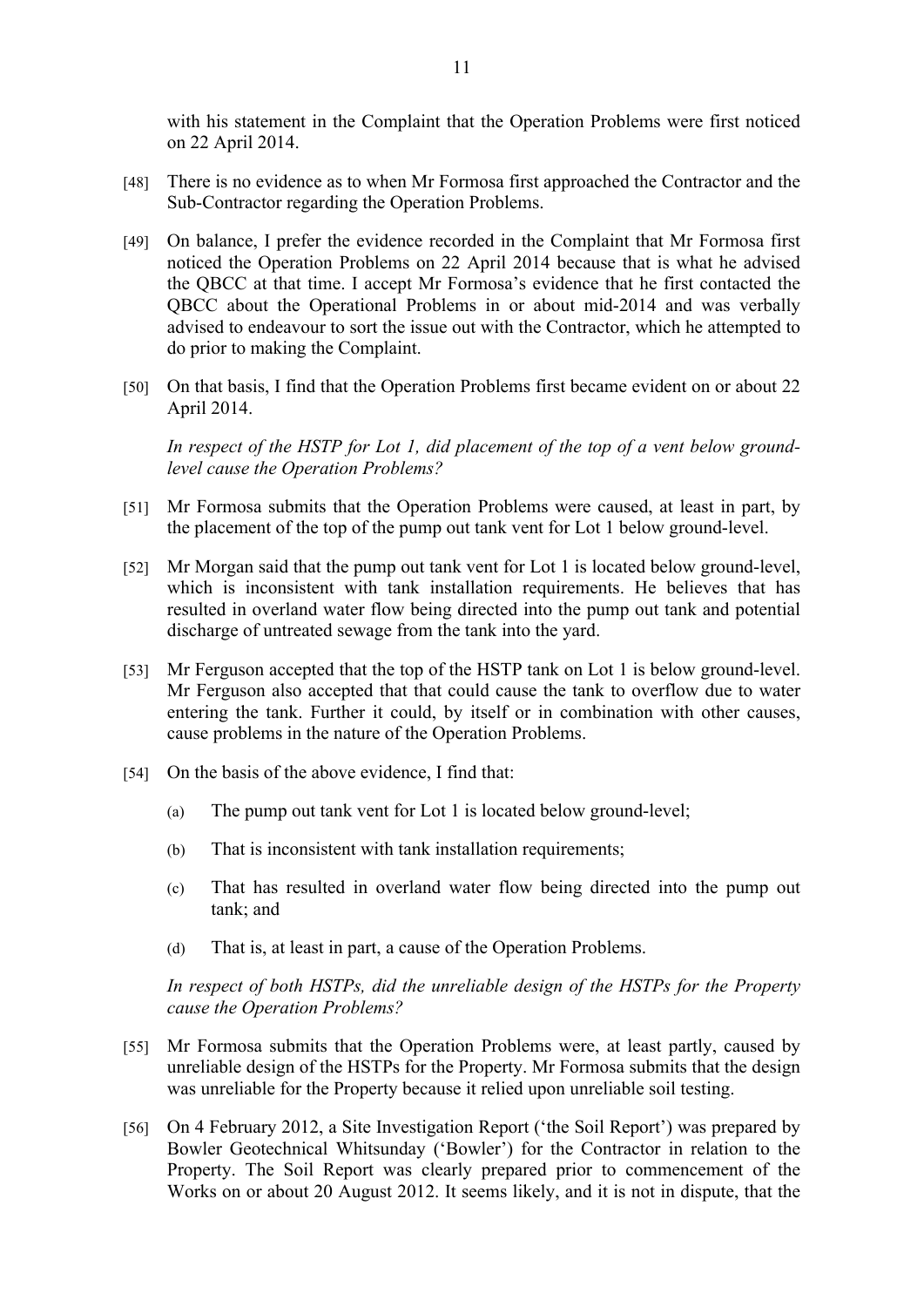Soil Report was also prepared prior to any excavation in preparation for the Works.<sup>15</sup> The Soil Report reported the findings of an investigation to determine foundation conditions and to classify the Property in accordance with Australian Standard *AS2870-1996 Residential Slabs and Footings.*<sup>16</sup> The investigation included drilling of two boreholes at identified locations on the Property and assessment of the soil samples taken at each borehole. The Soil Report stated that:

- (a) Borehole 1 went to a depth of approximately 1.2 metres and Borehole 2 went to a depth of approximately  $1.5$  metres;<sup>17</sup>
- (b) The results of the fieldwork indicated that uniform subsurface conditions existed at the borehole locations;
- (c) The material encountered in Boreholes 1 and 2 indicated loose non plastic silty sand, overlying stiff medium plastic sandy gravelly clay to a borehole termination at 1.5 metres;
- (d) The results of the site investigation work indicated that the site may be classified Class 'S' in accordance with AS2870-1996 *'Residential Slabs and*  Footings'; and
- (e) The soil classification could change considerably if any site excavation and or filling are undertaken.
- [57] On 15 February 2012, an On-Site Effluent Disposal Report ('the HSTP Suitability Report') was prepared by Water Wise for the Contractor in relation to the proposed duplex units at the Property. It seems likely, and it is not in dispute, that the HSTP Suitability Report was prepared prior to excavation of the Property.<sup>18</sup> The HSTP Suitability Report 'assessed the suitability of the site for on-site effluent disposal and for the management of sewage within the development'.<sup>19</sup> The HSTP Suitability Report:
	- (a) Referred to and was clearly based, at least in part, on the soil test results reported in the Soil Report. It stated that the Soil Report:

indicates sandy silty top soil to a sandy clay. This is consistent throughout the whole area. The permeability  $6.16-0.12 =$  design load rating of 11 and this indicates the soil is a Category 4 clay loam and being weakly structured (no ground water encountered)

(b) Noted that the Property was 'well drained', 'underlying strata will not present any constraints to the proposed effluent disposal due to the underlying clay loam soil' and 'nil groundwater encountered';

<sup>&</sup>lt;sup>15</sup> The Soil Report states that at the time of the inspection, the Property was 'sloping, grass covered, has a 12m gum tree inside footprint and the site appears to be free draining'. That is significantly different from more recent photographs and descriptions of the Property.

<sup>16</sup> Applicant's affidavit dated 4 May 2017, at Annexure 8: Soil Report.

<sup>&</sup>lt;sup>17</sup> Borehole log sheet attached to the Soil Report.

<sup>18</sup> It is apparent from the description of the Property in the HSTP Suitability Report, despite it referring to an 'existing dwelling'.

<sup>19</sup> Applicant's affidavit dated 4 May 2017, at Annexure 9: Waterwise Report.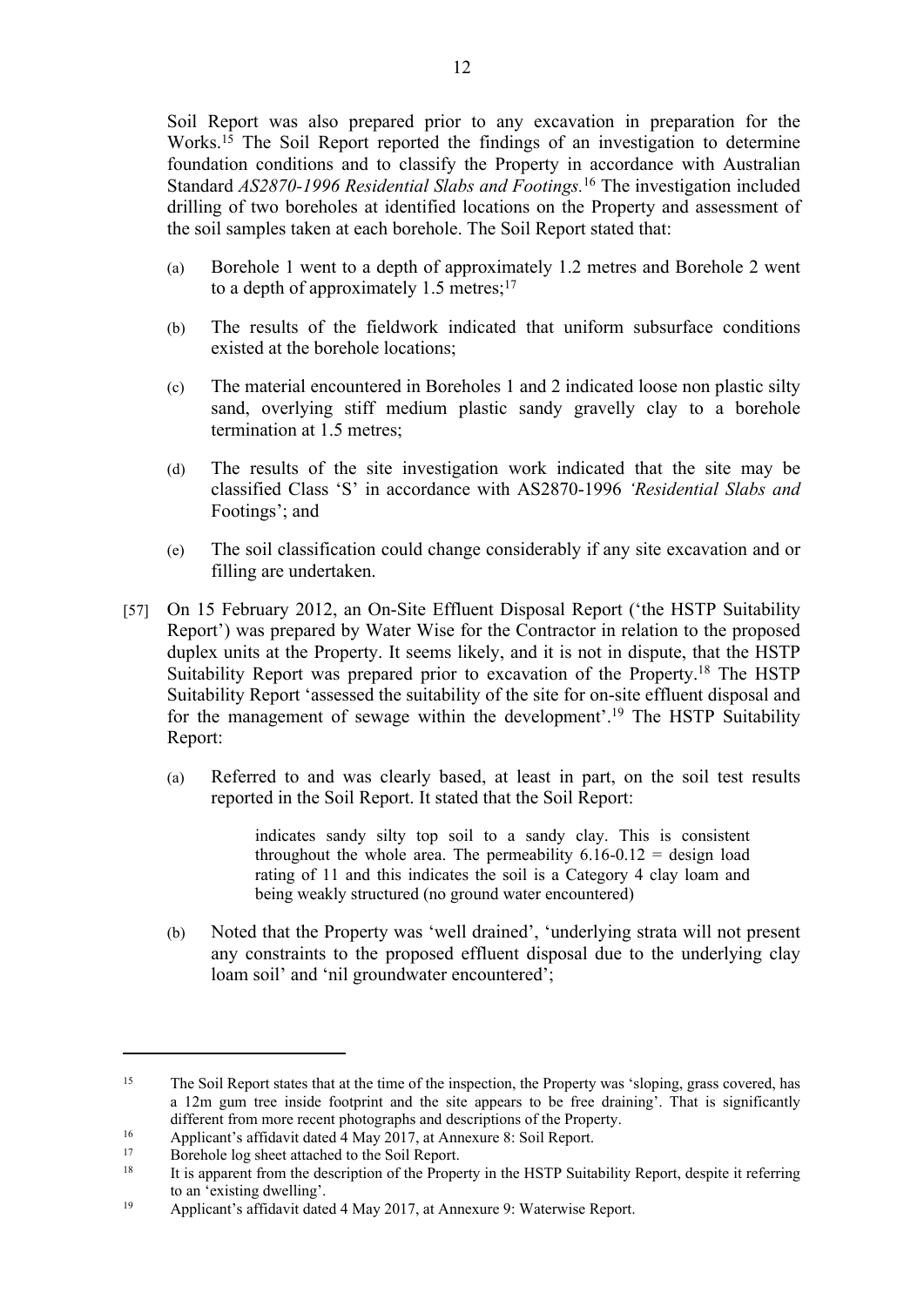- (c) Concluded that the Property was '[a]dequate for effluent disposal (soil structure weak)' and that 'the results indicate a treatment system producing advanced secondary effluent be installed on this site'; and
- (d) Confirmed, on that basis, that the Property was suitable for the HSTPs for the proposed duplex units.
- [58] The authors of the Soil Report and the HSTP Suitability Report were not called to give evidence. Nor was the Contractor.
- [59] Mr Morgan observed that there are inconsistencies in the description of the Property in the Soil Report and the HSTP Suitability Report. For example, section 2.2 of the HSTP Suitability Report describes the Property as '2.2 Slopes and Drainage – Slope on site is 1:160 Site drainage is characterized by sheet spread to the front of the site to the road reserve & table drain'. He believes that indicates a modification to the Property following the soil test being undertaken. In addition, he noted that section 3.4 of the HSTP Suitability Report states that 'The existing dwelling has an existing rain water disposal system to kerb', which is an apparent error as the Property was vacant prior to construction of the Works. He believes those are errors which are cause for concern as the HSTPs' design may be incompatible with the Property.<sup>20</sup>
- [60] Mr Formosa said that after the soil testing and prior to commencement of the Works, the Property was excavated to a depth of two metres at the rear of the Property where the HSTPs' soakage trenches were installed.<sup>21</sup> The Soil Report was unreliable for the purpose of determining the suitability of the HSTPs for the proposed duplex units at the Property because it only assessed the soil at a maximum of 1.5 metres on the Property and it did not consider the actual soil conditions where the soakage trenches were installed after excavation of the Property. Mr Formosa said that the HSTP Suitability Report was unreliable because it was based on the Soil Report and that was at least a partial cause of the Operation Problems.
- $[61]$  Mr Ferguson<sup>22</sup> estimates from photographs and his inspection of the Property that the excavation at Borehole 1 was approximately one metre (with the consequence that the soil test result for Borehole 1 was in respect of a depth of approximately 0.5 metres of the remaining soil after excavation) and the excavation at Borehole 2 was approximately 0.6 metres (with the consequence that the soil test result for Borehole 2 was in respect of a depth of approximately 0.9 metres of the remaining soil after excavation).
- [62] I prefer Mr Formosa's evidence to that of Mr Ferguson in relation to the depth of the excavation performed subsequent to the soil testing. Mr Ferguson's evidence is based on his estimation from photographs and his inspection of the Property after completion of the excavation and the Works. As Mr Formosa observed the Property prior to excavation, I consider that he is best placed to have direct and accurate knowledge of the depth of the excavation. In giving his evidence, Mr Formosa generally presented as frank and forthright and there is an absence of contrary direct

<sup>20</sup> Statement of Mr John Morgan dated 18 February 2019, Annexure "JM1", page 6.

<sup>&</sup>lt;sup>21</sup> Applicant's affidavit dated 11 January 2019, [31]-[32].

Mr Ferguson in cross-examination.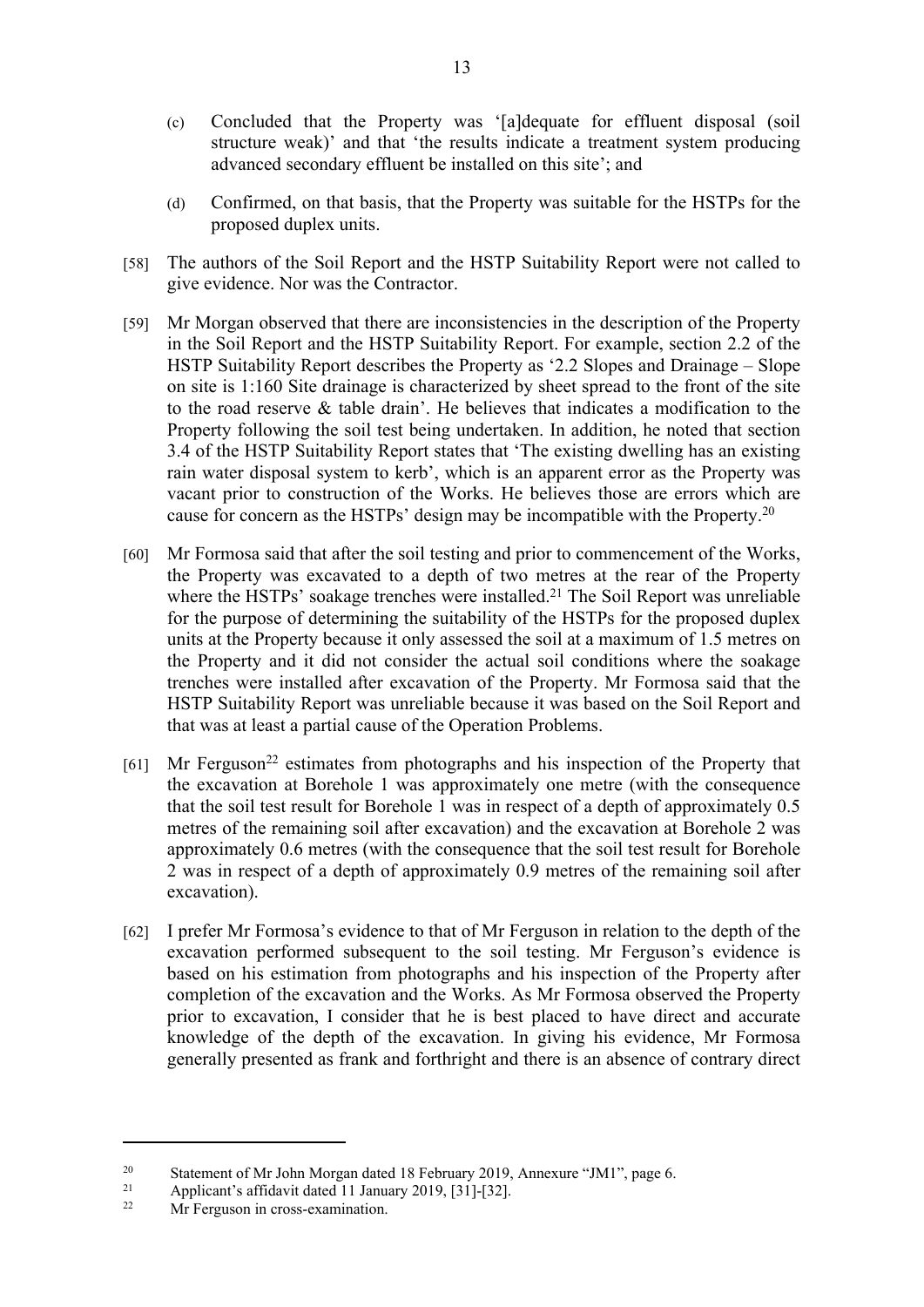evidence on the matter. For those reasons, I accept Mr Formosa's evidence in that regard.<sup>23</sup>

- [63] On the basis of the above evidence, I find that:
	- (a) Soil testing was performed prior to excavation of the Property;
	- (b) At the time of the soil testing, the Property sloped at about 5% towards the front of the Property which borders Brooksfield Drive;
	- (c) The soil testing was performed in respect of soil excavated to a depth of:
		- (i) Approximately 1.2 metres at Borehole 1; and
		- (ii) Approximately 1.5 metres at Borehole 2;
	- (d) The soil testing indicated that:
		- (i) Uniform subsurface conditions existed at the borehole locations;
		- (ii) The soil tested at both Borehole 1 and Borehole 2 was a loose non plastic silty sand, overlying stiff medium plastic sandy gravelly clay;
		- (iii) The soil tested was classified Class 'S' in accordance with AS2870-1996 *'Residential Slabs and* Footings'; and
	- (e) Subsequent to the soil testing, the Property was excavated to a depth of two metres at the rear of the Property where the HSTP soakage trenches were installed.
- [64] It is apparent from the Soil Report that the lower levels of soil tested had more of a clay component than the upper levels of soil tested. That indicates the changing nature of the soil as it descended to lower levels, even over the 1.5 metre depth tested.
- [65] The Soil Report acknowledged that soil classification could change considerably after excavation of the Property. Mr Ferguson accepted that was possible.<sup>24</sup>
- [66] Mr Ferguson acknowledged that there was no investigation as to the soil type after excavation of the Property and whether the soil surrounding the installed HSTPs was the same as the soil tested  $25$
- [67] The Tribunal has not been provided with any evidence of a suitably qualified person, based on proper soil analysis, which confirms the type and qualities of the soil in which the HSTPs were installed subsequent to excavation.
- [68] Mr Morgan believed it was unlikely that the soil tested was representative of the current ground conditions in which the HSTPs were installed after excavation of the Property. Noting that he holds no geotechnical qualifications, he observed that the

<sup>23</sup> Applicant's affidavit dated 11 January 2019, [31]-[32].

<sup>&</sup>lt;sup>24</sup> Mr Ferguson, cross-examination.<br><sup>25</sup> Mr Ferguson, cross-examination.

Mr Ferguson, cross-examination.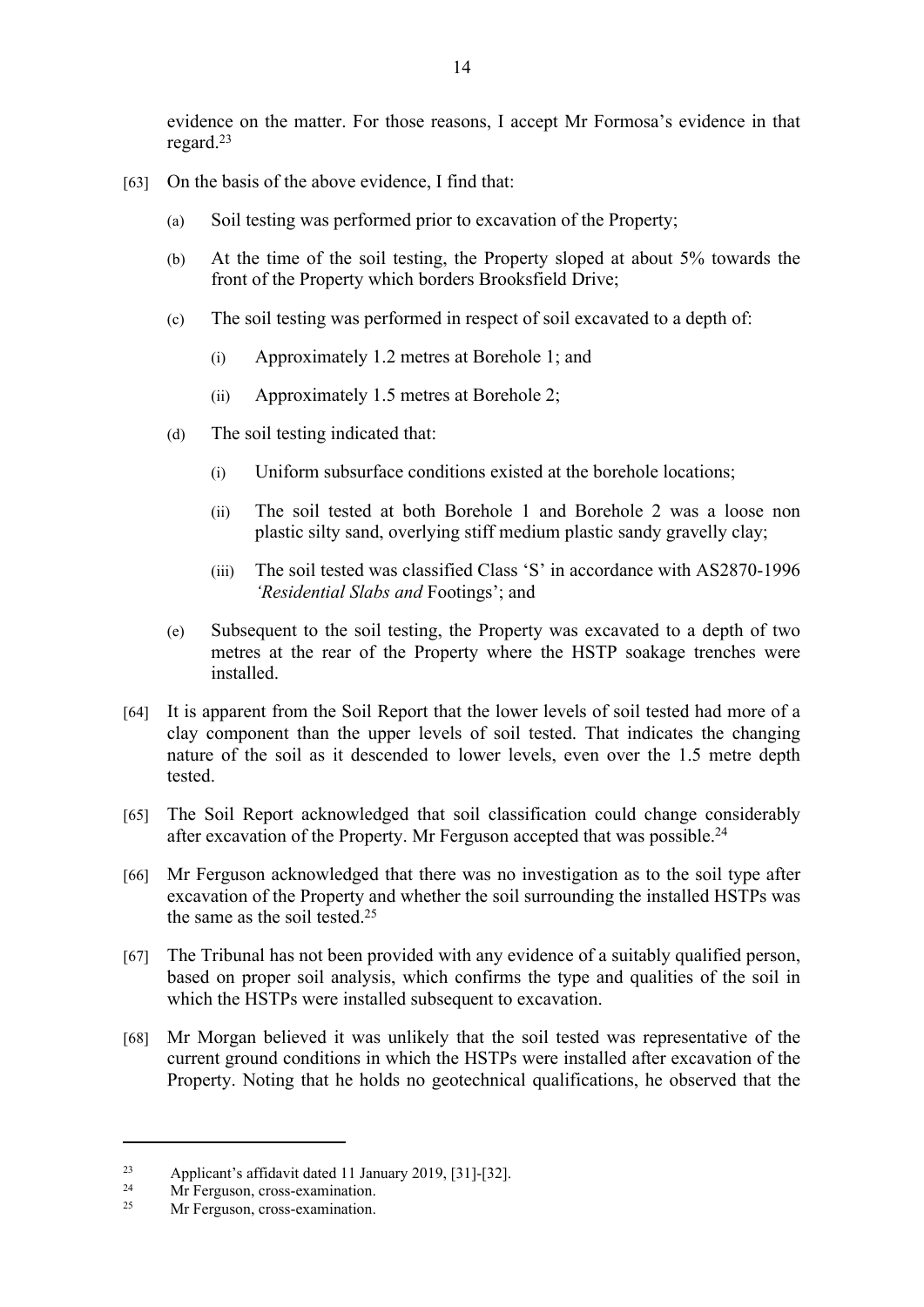soil surrounding the HSTPs does not appear to have the characteristics expected of Class 'S' (Slightly Reactive) soil described in the Soil Report.<sup>26</sup>

- [69] There is considerable evidence which indicates that the soil in which the HSTPs was installed has a high water content. Mr Ferguson noted that '[T]he identification of excessive moisture to the front of this property and adjacent properties confirms that this soil type holds water'.<sup>27</sup> Mr Ferguson's evidence of excessive moisture on the Property is consistent with descriptions by Mr Cherry, Mr Morgan and Mr Formosa of significant surface water in the rear yards of the Property.
- [70] That is inconsistent with the HSTP Suitability Report which described the soil as 'well drained', 'underlying strata will not present any constraints to the proposed effluent disposal due to the underlying clay loam soil' and 'nil groundwater encountered'.
- [71] That evidence reinforces the probability that the soil testing referred to in the Soil Report and the HSTP Suitability Report was not representative of soil conditions in which the HSTPs were installed and that the HSTP was therefore unreliable for the purpose of determining the compatibility of the soil for efficient operation of the HSTPs.
- [72] The Advanced Enviro-Septic Home Owner's Manual ('the HSTP User Manual') was the manufacturer's manual for operation of the HSTPs. It relevantly states:<sup>28</sup>

The capacity of the Enviro-Septic System depends on two elements:

- The number of Enviro-Septic Pipes
- The capacity of the underlying soil to evacuate the treated water...

The system may also be limited by the capacity of the underlying soil to permit the infiltration and evacuation of wastewater. This value should be evaluated by the designer mandated to create the plans and estimates for your septic installation. It is, therefore, important to verify with the designer if the capacity of the soil permits complete infiltration and evacuation of the maximum amount of water able to be treated by the pipes installed.

(Emphasis added)

- [73] Mr Morgan said that, whilst that HSTPs are generally a reliable system, their effectiveness is dependent upon the location and environment where they are installed. He noted that the HSTP Design Calculator <sup>29</sup>specifically states that HSTPs are '"*Always the BEST option" until site and soil conditions rule it out'*. This highlights the necessity for compatible surrounding soil. He believes the Operation Problems at the Property are likely caused, at least in part, by incompatible soil type.
- [74] Mr Craig Goss is the Assistant Area Manager of Construction Sciences which specialises in geotechnical engineering, construction materials testing, environmental consulting and subsurface utility engineering. He has considerable

<sup>&</sup>lt;sup>26</sup> Statement of Mr John Morgan dated 18 February 2019, Annexure "JM1", pages 5-6.

In the 2019 Ferguson Report.

<sup>&</sup>lt;sup>28</sup> HSTP User Manual, Applicant's affidavit dated 4 May 2017, Annexure 2, page 6.<br>Which is used to assist in determining whether a HSTP system is appropriate for a

Which is used to assist in determining whether a HSTP system is appropriate for a particular site.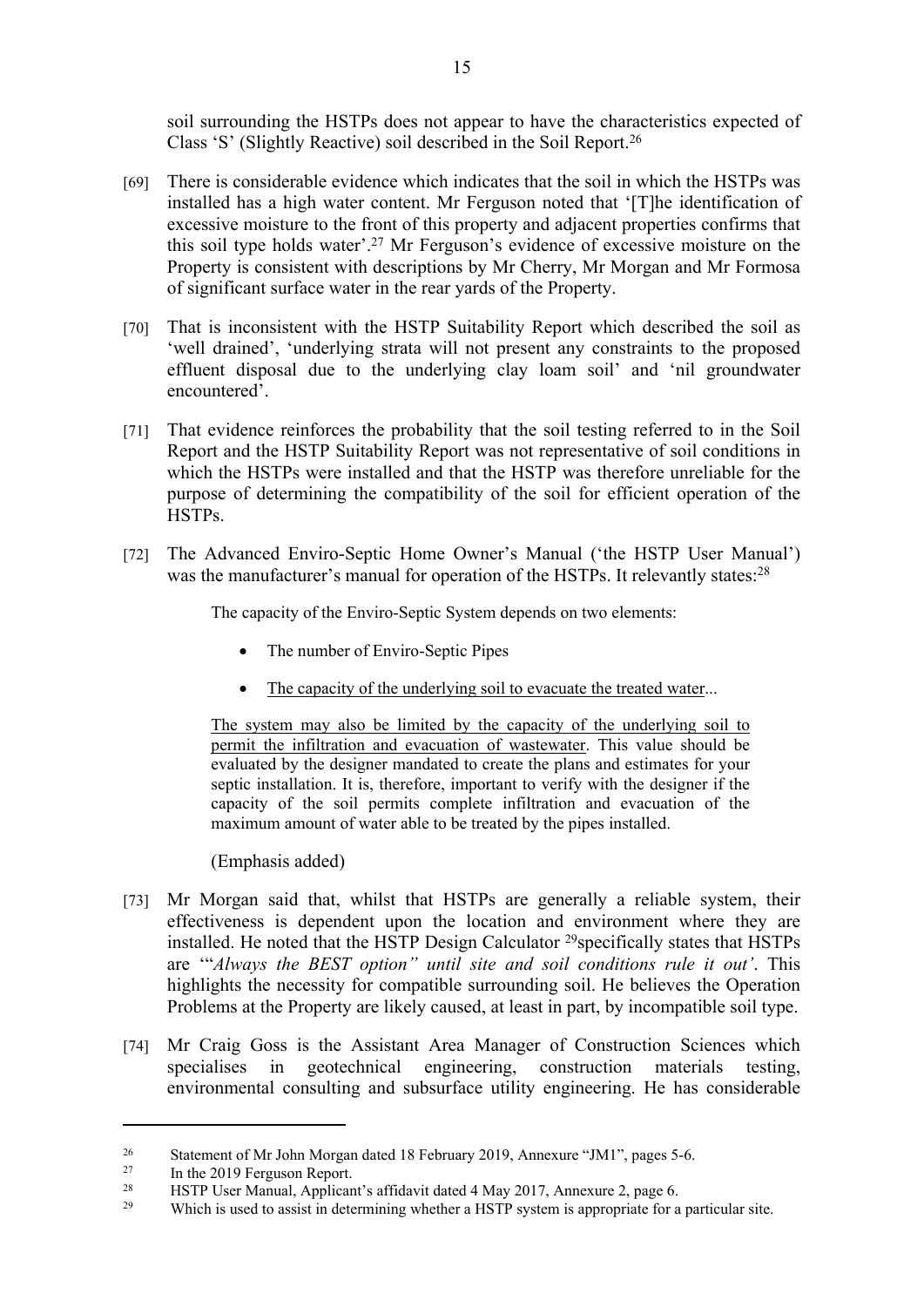experience in preparing waste water management plans. In his opinion the HSTPs would not be a workable system for duplex units at the Property having regard to the requirements of Australian/New Zealand Standard 1547-2012 *Onsite domestic wastewater management* standard and the Queensland Waste Water Code.

- [75] Mr Cherry accepted that if soil surrounding the HSTPs disposal area soakage trenches was not of a type which allows free drainage in and around the soakage trenches, that could contribute to problems with operation of the HSTPs.<sup>30</sup>
- [76] Mr Ferguson<sup>31</sup> accepted that if the soil test results noted in the Soil Report and the HSTP Suitability Report were not representative of the actual soil type, the suitability of the design of the HSTPs for the Property may have to be reviewed. He accepted that the soil type being unsuitable for drainage could, by itself or in combination with other issues, cause problems in the nature of the Operation Problems.
- [77] There is no dispute that the suitability of the HSTPs for the Property is dependent upon them being installed in compatible surrounding soil. That is consistent with the statement in the HSTP Design Calculator that HSTPs are *'"Always the BEST option" until site and soil conditions rule it out'.*
- [78] On the basis of the above evidence, I am satisfied on the balance of probabilities and I find that:
	- (a) The nature and qualities of the soil in which the HSTPs were installed subsequent to excavation, differed from the description of the soil set out in the Soil Report;
	- (b) The Soil Report and the HSTP Suitability Report were unreliable for the purpose of determining the suitability of the HSTPs for the proposed duplex units at the Property;
	- (c) The nature and qualities of the soil in which the HSTPs were installed subsequent to excavation, was incompatible with the efficient and proper operation of the HSTPs; and
	- (d) That incompatibility was at least a partial cause of the Operation Problems.

*In respect of both HSTPs, did insufficient disposal area size cause the Operation Problems?*

- [79] Mr Formosa submits that the Operation Problems were, at least partly, caused by the size of the HSTPs' disposal areas being insufficient.
- [80] The HSTP Suitability Report stated that the disposal area required for the HSTPs is 66 square metres. It noted that minimum distances from property boundaries and water courses were all well within those prescribed by AS/ANZ 1457:2000. It stated that there was sufficient land area for effluent disposal.

 $30$  Mr Cherry in cross-examination.<br> $31$  Mr Ferouson in cross-examination.

Mr Ferguson in cross-examination.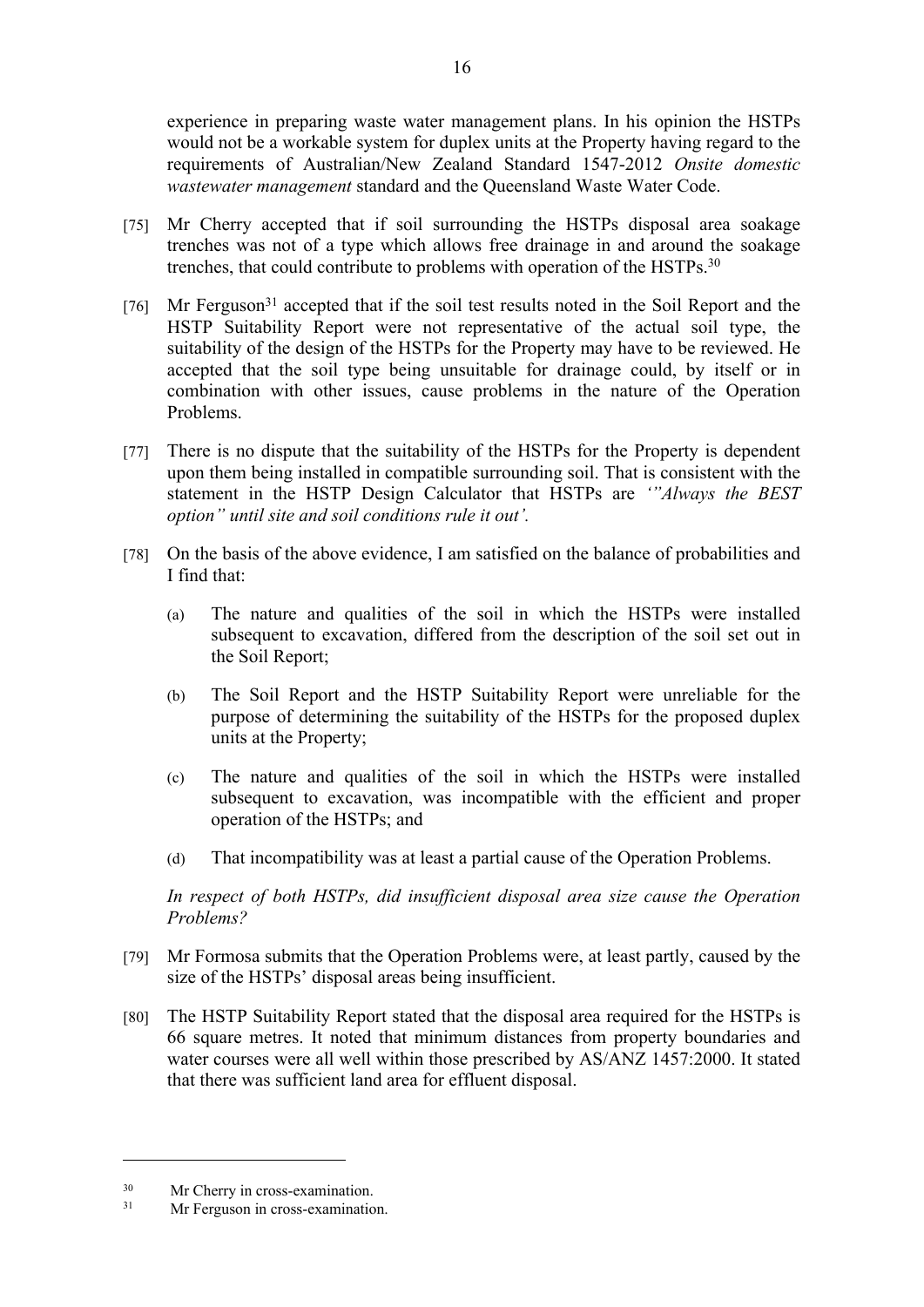- [81] Mr Morgan said that the HSTPs' disposal area was insufficient. He is of the opinion that the requirements of item 4 of the Plumbing Approval was not complied with because the HSTPs do not appear to meet the requirements of items (a), (b), (d), (i), (j) and (n) of the Queensland Plumbing and Wastewater Code.
- [82] Further, although no site survey has been undertaken Mr Morgan believes that, taking into account required separation distances from retaining walls and footings and the location of retaining walls and rainwater tanks inside the Property boundary, it is likely that the size of the HSTPs' disposal areas is less than the required 66 square metres and therefore insufficient to process the effluent on site.<sup>32</sup> Mr Morgan said that a photograph of the property taken at the time of installation of the HSTPs appeared to show that the location of the HSTPs is within the required two metre setback distance from the footing of the retaining wall.<sup>33</sup>
- [83] Mr Weir said that normally a disposal area of between 250 and 300 square metres is required for efficient operation of a septic system for a house. In his opinion, there was insufficient disposal area size for efficient operation of the two HSTPs at the Property.<sup>34</sup> I note that Mr Weir's estimation of suitable disposal area size differs considerably from the size stated in the HSTP Suitability Report. The basis for his differing view was not explored in evidence.
- [84] Mr Ferguson said that he assumed that the HSTP disposal area was sufficient and in accordance with the HSTP Suitability Report. He is unable to comment on Mr Weir's evidence that the HSTPs' disposal areas were insufficient.
- [85] Mr Ferguson's assumption is based on the following documents which were issued by the Mackay Regional Council in relation to the Property:
	- (a) A Development Permit for Material Change of Use Dual Occupancy development ('the Development Approval') that was issued on 11 or 12 July  $2012$ 
		- (i) The Development Approval approved a Material Change of Use Dual Occupancy development for the Property in accordance with a Plan of Development and subject to specified conditions;
		- (ii) The Development Approval relevantly stated:

21. On-site Waste Water Disposal

The effluent disposal system must be provided in accordance with the approved plan of development 152121-H-001-PR-A, dated Feb 2012 and Report by Water Wise Design Pty Ltd dated 15-02-2012.

(b) A Compliance Permit ST11222 ('the Plumbing Approval') that was issued 24 September 2012:

<sup>32</sup> Statement of Mr John Morgan dated 18 February 2019, Annexure "JM1", page 6.

Statement of Mr John Morgan dated 18 February 2019, Annexure "JM1", page 7 and Appendix  $6$ photo 1.

<sup>34</sup> Oral evidence of Mr Weir given during cross-examination.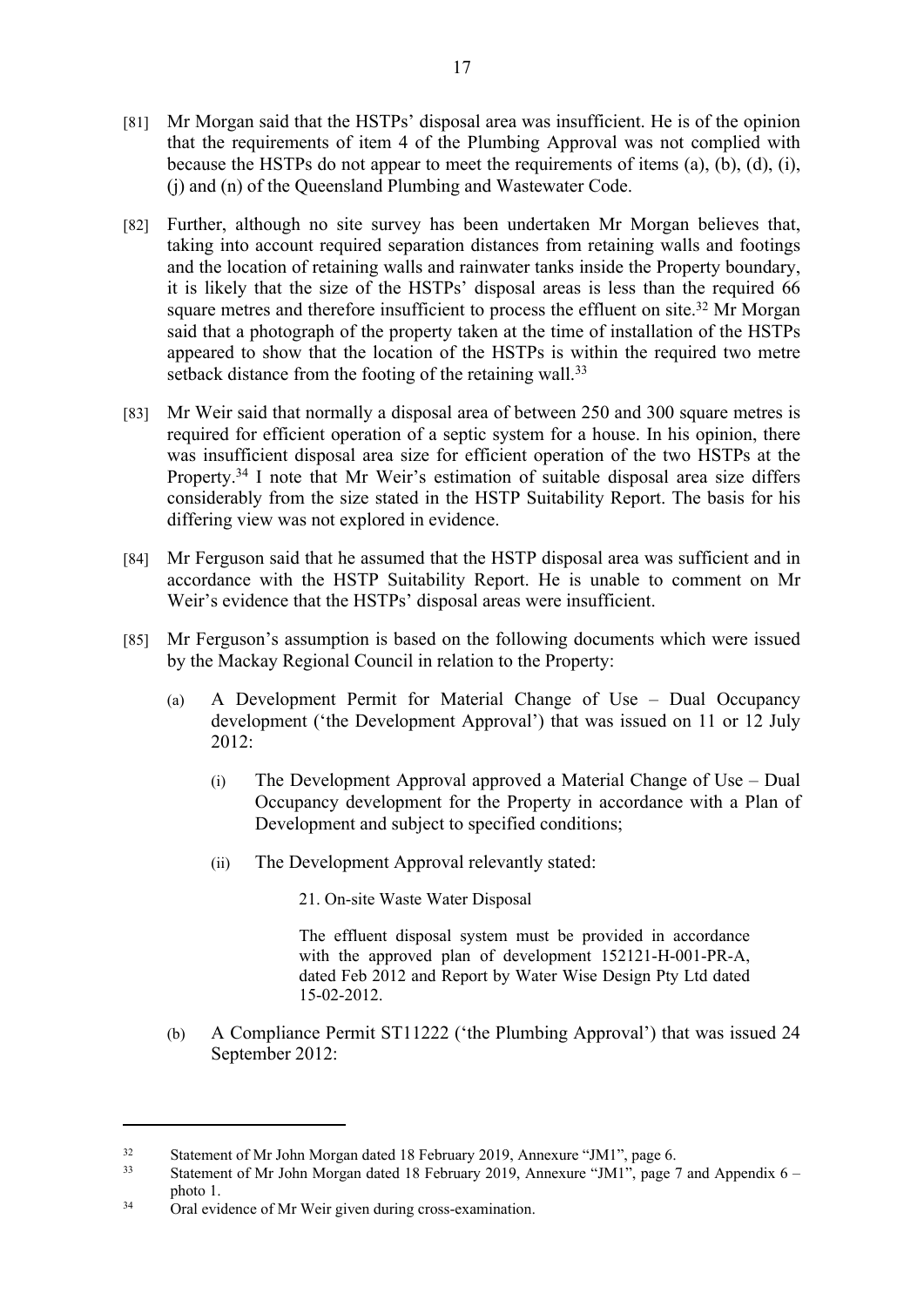- (i) The Plumbing Approval gave approval to commence specified plumbing and drainage work 'in accordance with the *Plumbing and Drainage Act*  2002, the approved plans and the attached conditions of approval':
- (ii) The Plumbing Approval stated that the approved plans were:

Site Plan – 11/192 Sheet 11 Drainage Plan – 11/192 Sheet 12 Sewer Plan – Bowler HS/12021

- (iii) The Plumbing Approval referred to the HSTP Suitability Report as a 'supporting document'.
- (iv) The Conditions of Approval of the Plumbing Approval included:

4. All work is to comply with the Queensland Plumbing and Wastewater Code and AS/NZS1547-2000.

6. The size and location of disposal area has been designed by Water Wise Design Hydraulic Services & Advanced Enviro-Septic and is approved in good faith. *Council accepts no* 

*responsibility for incorrect location of disposal area.*

7. The proposed AES on site sewerage system is approved for installation as an alternative solution under the provisions of the Queensland Plumbing and Wastewater Code.

(v) The Plumbing Approval also stated:

This plumbing and drainage work approval does not imply that issues/requirements relating to planning and/or building legislation are complied with.

- (c) A Compliance Certificate ('the Compliance Certificate') that was issued under s 86(9) of the *Plumbing and Drainage Act* 2002 (Qld) after completion of the plumbing and drainage work at the Property:
	- (i) The Compliance Certificate referred to the Plumbing Approval;
	- (ii) The Compliance Certificate is a form which had various boxes ticked to note compliance with relevant items;
	- (iii) The Compliance Certificate relevantly stated:
		- □ Mackay Regional Council also received a satisfactory compliance report, from the responsible person for the work, for the testing and commissioning of the following items:
			- $\checkmark$  Hot and cold water pressure test
			- $\Box$  Commissioning certificate for on-site sewerage facilities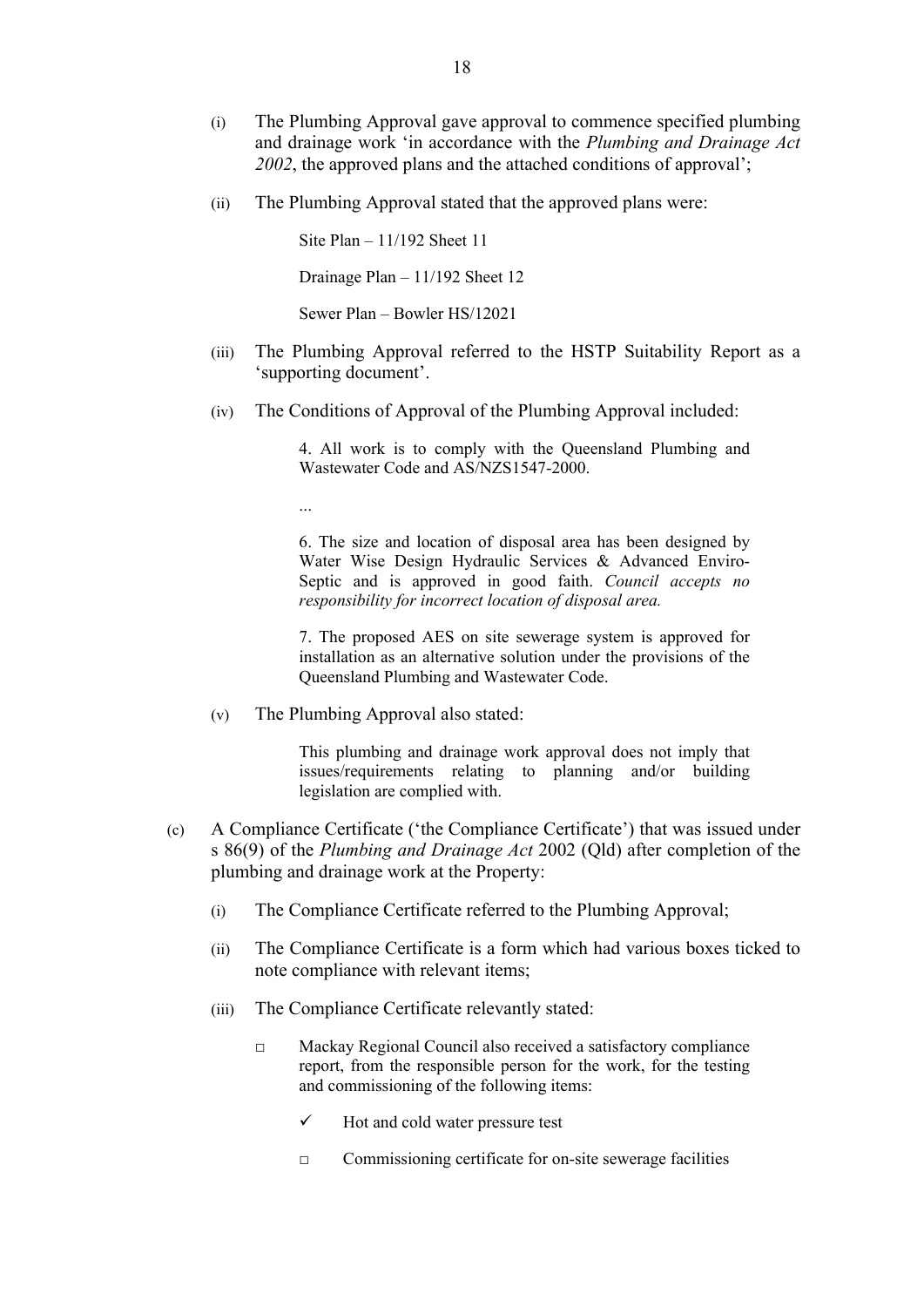- $\checkmark$  Installation of sub surface irrigation or absorption trench (Form 8)
- □ Commissioning certificate for TMCV/backflow devices; and
- (iv) It appears that the Compliance Certificate did not certify the receipt of a satisfactory compliance report for the testing and commissioning of the on-site sewerage facilities and the TMV/backflow devices.
- [86] Mr Ferguson said that the Compliance Certificate indicates that the HSTPs and associated disposal areas have been installed in accordance with the Plumbing Approval. On that basis, he assumes that sufficient disposal area size has been provided for the HSTPs.
- [87] With respect, I do not agree with Mr Ferguson's conclusion in that regard because the Compliance Certificate specifically omitted positive confirmation of satisfactory compliance with requirements for the HSTPs. Further, I do not agree with Mr Ferguson's assertions that the omission should be disregarded by the Tribunal as a likely accidental error and that the existence of positive confirmation of compliance with that item can be inferred from the issue of the Compliance Certificate generally.
- [88] Evidence was not given by the authors of the Development Approval, the Plumbing Approval and the Compliance Certificate nor any other representative of the Mackay Regional Council.
- [89] It appears to me that the omission was more likely deliberate. This gives me cause for concern about the HSTPs' compliance with the various stipulated requirements, including the size of the disposal area.
- [90] But given the inconsistency between the evidence, the absence of any direct evidence which explains the omission and the absence of a site survey undertaken after installation of the HSTPs, it is difficult to determine how, if at all, the HSTPs failed to comply with the various stipulated requirements, including the size of the disposal area.
- [91] Despite my concerns, having regard to the evidence, I am unable to conclusively determine that the HSTPs' disposal areas was insufficient and that any insufficiency was a cause of the Operation Problems.

*In respect of both HSTPs, did inadequate stormwater drainage and diversion cause the Operation Problems?*

- [92] Mr Formosa submits that the Operation Problems were, at least partly, caused by inadequate drainage and stormwater diversion at the Property.
- [93] Mr Formosa, Mr Morgan, Mr Cherry and Mr Ferguson identified that the excavation and grading in the rear yard of the Property has resulted in water pooling in that particular area upon moderate rainfall.
- [94] Mr Weir identified inadequate stormwater drainage and diversion as a likely cause of the Operation Problems. Mr Weir said that the HSTP Suitability Report did not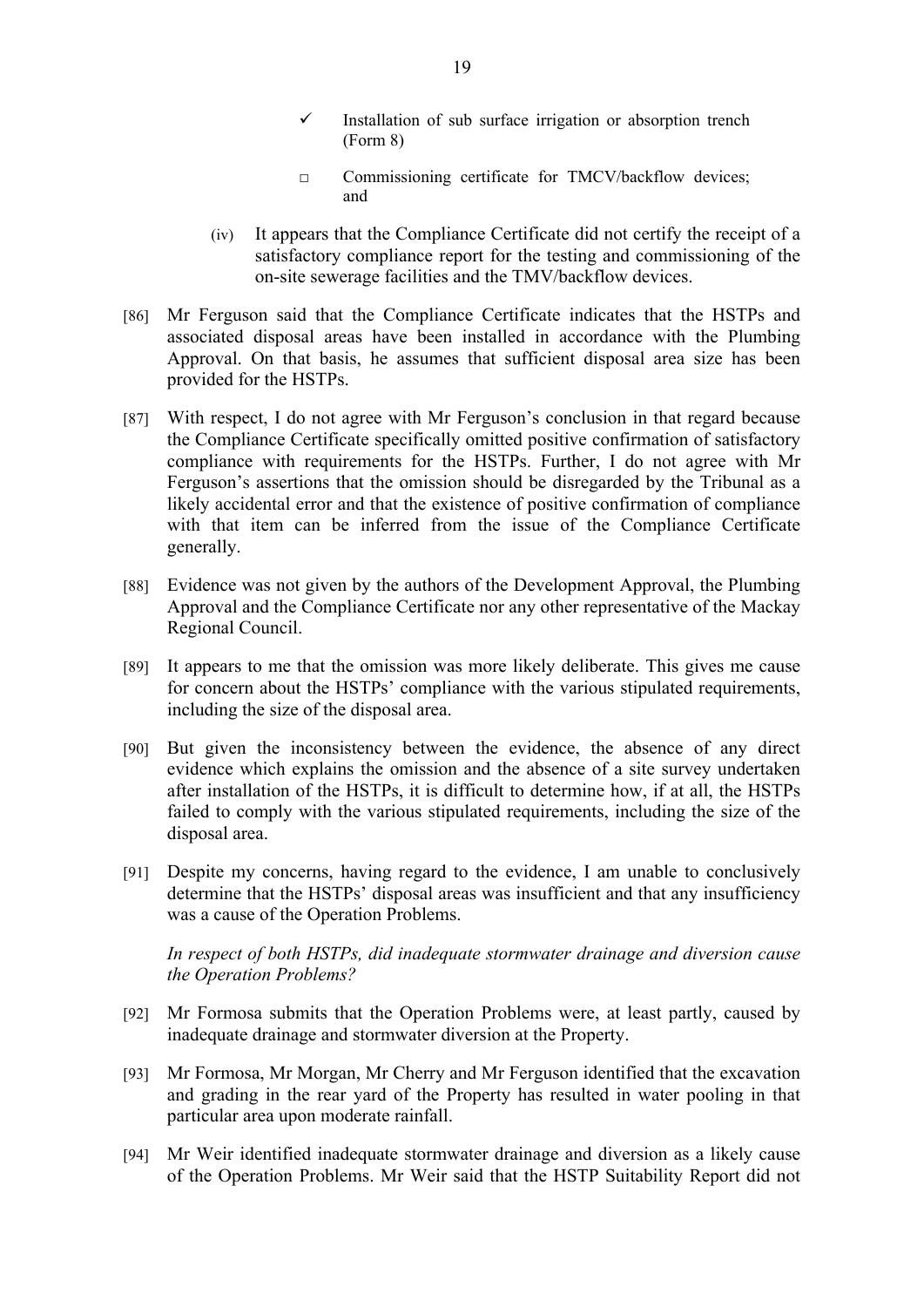refer to stormwater diversion work which he believes was a defect in the design of the HSTPs' installation on the Property.

- [95] Mr Cherry said that:
	- (a) The current overland flow from surrounding properties allows water to pond around the evaporation trenches and is the likely cause for poor performance during prolonged rain periods. Management of the overland flow at the rear of the yard would aid in the performance of the system during rain events:  $35$
	- (b) When he inspected the Property during heavy rain, the rear yard filled with water around the perimeter retaining walls and away from the evaporation trenches measuring a depth of 40-50mm with the deepest section recorded on the western unit beside the western yard retaining wall of 80mm. After 40 minutes of rain, much of the yard was under water with the evaporation trench batter above the water line; and
	- (c) The moisture from the HSTP disposal area soakage trenches may have nowhere to go if the surrounding soil is saturated.
- [96] Mr Ferguson said that:<sup>36</sup>
	- (a) He observed that the Property was within an area of high sub-surface moisture content. Excessive moisture was also evident at the base of the retaining walls at the rear of the property. It appeared that the moisture was due to either runoff from the adjacent higher ground level or subsurface moisture content;
	- (b) In his experience, problems with operation of HSTPs in similar properties occurred where the water table was high and drainage was insufficient;
	- (c) He believes there is a problem with drainage at the rear of the Property because there is too much water coming onto the Property out of the hill to the rear and sides of the Property;
	- (d) He believes that the Contractor installed some drainage at the rear of the Property near the retaining walls; and
	- (e) He does not know if drainage at the retaining wall at the rear of the Property is sufficient. He did not enquire with the author of the HSTP Suitability Report as to whether, once the Works were completed, the stormwater diversion was sufficient for the HSTP to operate effectively.
- [97] The Development Approval relevantly stated:

18. Ponding and Diversion of Stormwater

Ponding of stormwater resulting from the development must not occur on adjacent sites and stormwater formerly flowing onto the site must not be diverted onto other sites. The site shall be graded so that it is free draining...

(Emphasis added)

<sup>&</sup>lt;sup>35</sup> Cherry Report.

<sup>&</sup>lt;sup>36</sup> 2019 Ferguson Report and oral evidence.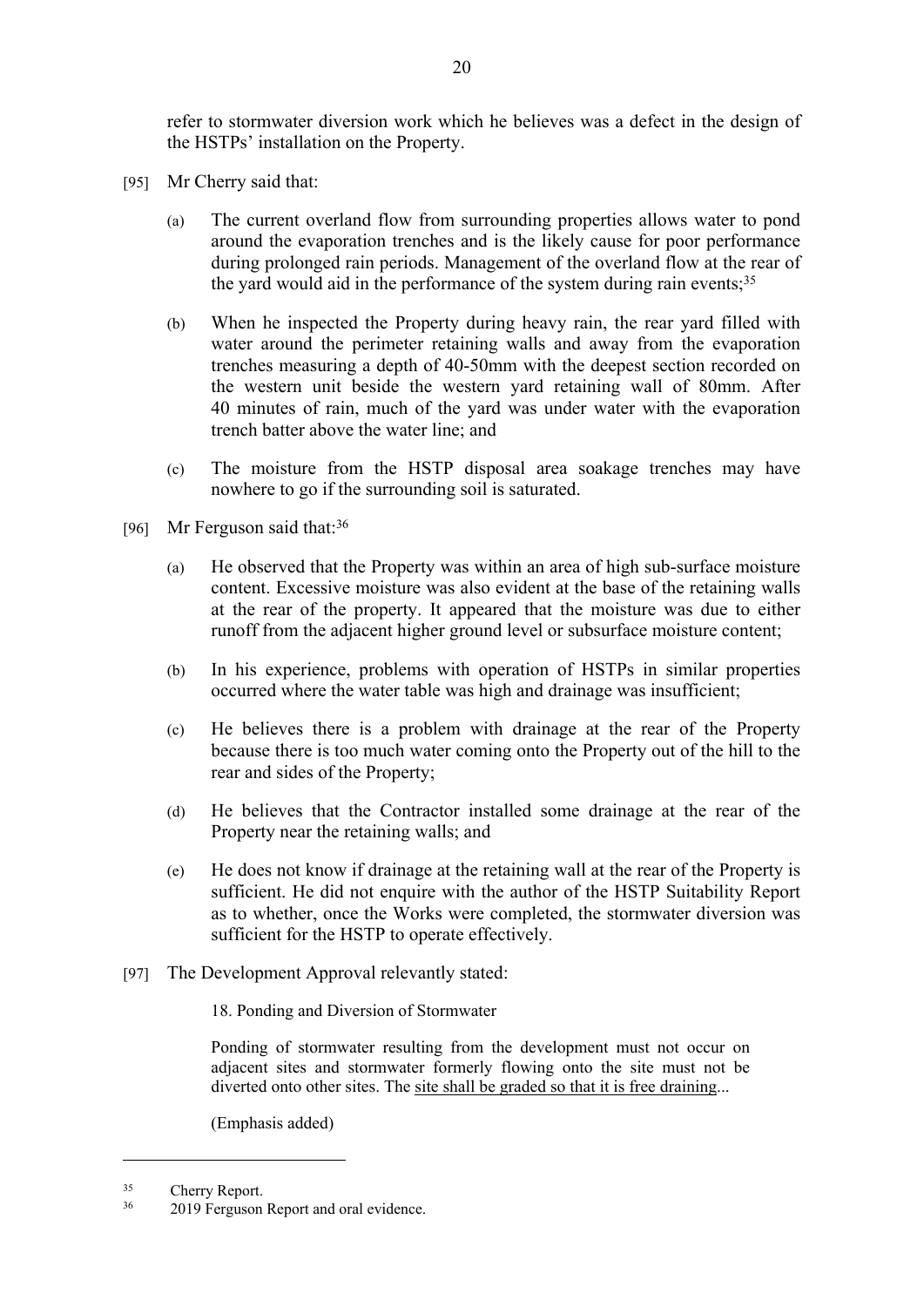- [98] The HSTP Suitability Report stated that the Property was 'well drained'. However a Waste Water Disposal Soil and Site Evaluation Form which was annexed to the HSTP Suitability Report stated that there was a need to 'divert ground water'.<sup>37</sup> The author of the HSTP Suitability Report was not called to give evidence.
- [99] I note that since the HSTP Suitability Report was prepared, the Property has been substantially excavated to a depth of two metres at the rear of the Property where the HSTP soakage trenches were installed.<sup>38</sup> At the rear of the Property, the land now grades downwards away from the duplex units towards the retaining walls.
- [100] Mr Weir, Mr Cherry and Mr Ferguson all acknowledge the considerable impact of overland water flow on the Property and likely problems with drainage which detrimentally impact the efficient operation of the HSTPs.
- [101] On the basis of the above evidence, I find that:
	- (a) The excavation and grading in the rear yard of the Property has resulted in water pooling in that particular area upon moderate rainfall:
	- (b) Stormwater drainage and diversion is inadequate to manage overland water flow from surrounding properties which causes water to pond around the HSTPs evaporation trenches; and
	- (c) That is at least a partial cause of the Operation Problems.

In respect of both HSTPs, did a lack of maintenance of the HSTPs cause the *Operation Problems?*

- [102] The QBCC submitted that the Operation Problems could be the result of a lack of maintenance of the HSTPs rather than any defect in their installation.
- [103] The HSTP User Manual states that the septic tank 'must be pumped out regularly every 3-5 years for normal residential use or sludge exceeds 2/3 of the tank)' and in accordance with council regulations. Further, it states that '[if] the septic tank is not emptied regularly, an increasingly large amount of solids and grease in suspension will leave the septic tank and end up in the treatment system and in time the performance of the Enviro-Septic System may be affected'.<sup>39</sup>
- [104] Mr Formosa conceded that the HSTPs' septic tanks were not emptied. However, he asserted that was not the cause of the Operation Problems because the Operation Problems first became evident well before the septic tanks were required to be emptied in accordance with the HSTP User Manual.
- [105] I accept that the HSTP User Manual requires that the septic tanks must be pumped out every three to five years.
- [106] The Works reached practical completion on or about 14 May 2013. It was not necessary to first pump out the septic tanks until three to five years later, being some time between mid-May 2016 and mid-May 2018.

<sup>37</sup> Item 3.3.

<sup>&</sup>lt;sup>38</sup> I refer to my findings above.

<sup>39</sup> HSTP User Manual, Applicant's affidavit dated 4 May 2017, Annexure 2, page 15.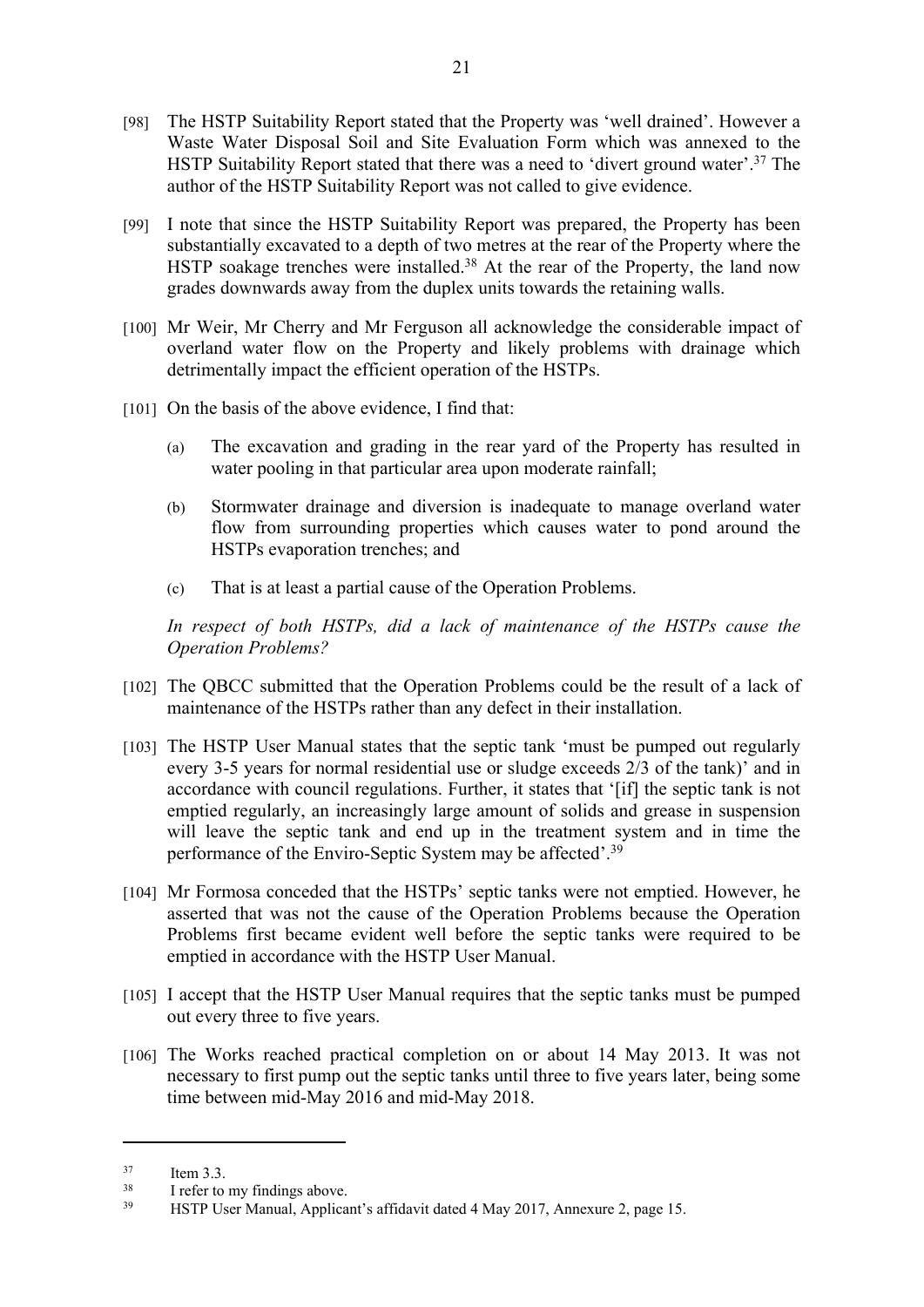- [107] As set out above, I find that the Operation Problems first became evident on 22 April 2014, which was well before the septic tanks were first required to be pumped out.
- [108] On that basis, I find that a lack of maintenance of the HSTPs did not cause the Operation Problems.

*In respect of both HSTPs, did misuse of the HSTPs cause the Operation Problems?*

- [109] The QBCC submitted that misuse of the HSTPs could be a cause of the Operation Problems, particularly given the undisputed fact that the Property was tenanted for at least part of the time and that it is unknown how the tenants used the HSTPs.
- [110] There is no direct evidence or circumstantial evidence to support a finding that misuse of the HSTPs occurred and caused the Operation Problems.
- [111] The mere existence of the Operation Problems and that it is unknown how the tenants used the HSTPs is not, in the context of the other possible causes which are discussed in these reasons, a reasonable basis to infer that misuse of the HSTPs occurred and caused the Operation Problems.
- [112] Having regard to the evidence, I find that misuse of the HSTPs did not cause the Operation Problems.

*In respect of both HSTPs, did other unknown reason/s cause the Operation Problems?*

- [113] The QBCC submitted that other unknown reason/s caused the Operation Problems.
- [114] In my view it is not reasonable to infer that other unknown reason/s caused the Operation Problems. There is no direct or circumstantial evidence of other causes other than the existence of the Operation Problems. I have found likely causes of the Operation Problems which are set out above.
- [115] Having regard to the evidence, I find that other unknown reason/s did not cause the Operation Problems.

*Was the Contractor responsible for the Operation Problems?*

- [116] Mr Formosa submits that the Contractor was responsible for the Operation Problems.
- [117] The QBCC accepts that the Contractor was responsible for the top of the HSTP tank for Lot 2 being below the adjacent ground level, which was at least partly a cause of the Operation Problems.
- [118] The QBCC denies that the Contractor is otherwise responsible for the Operation Problems.
- [119] With the exception of the top of the HSTP tank for Lot 2 being below the adjacent ground level, Mr Ferguson was not able to identify that the Contractor was responsible for the Operation Problems.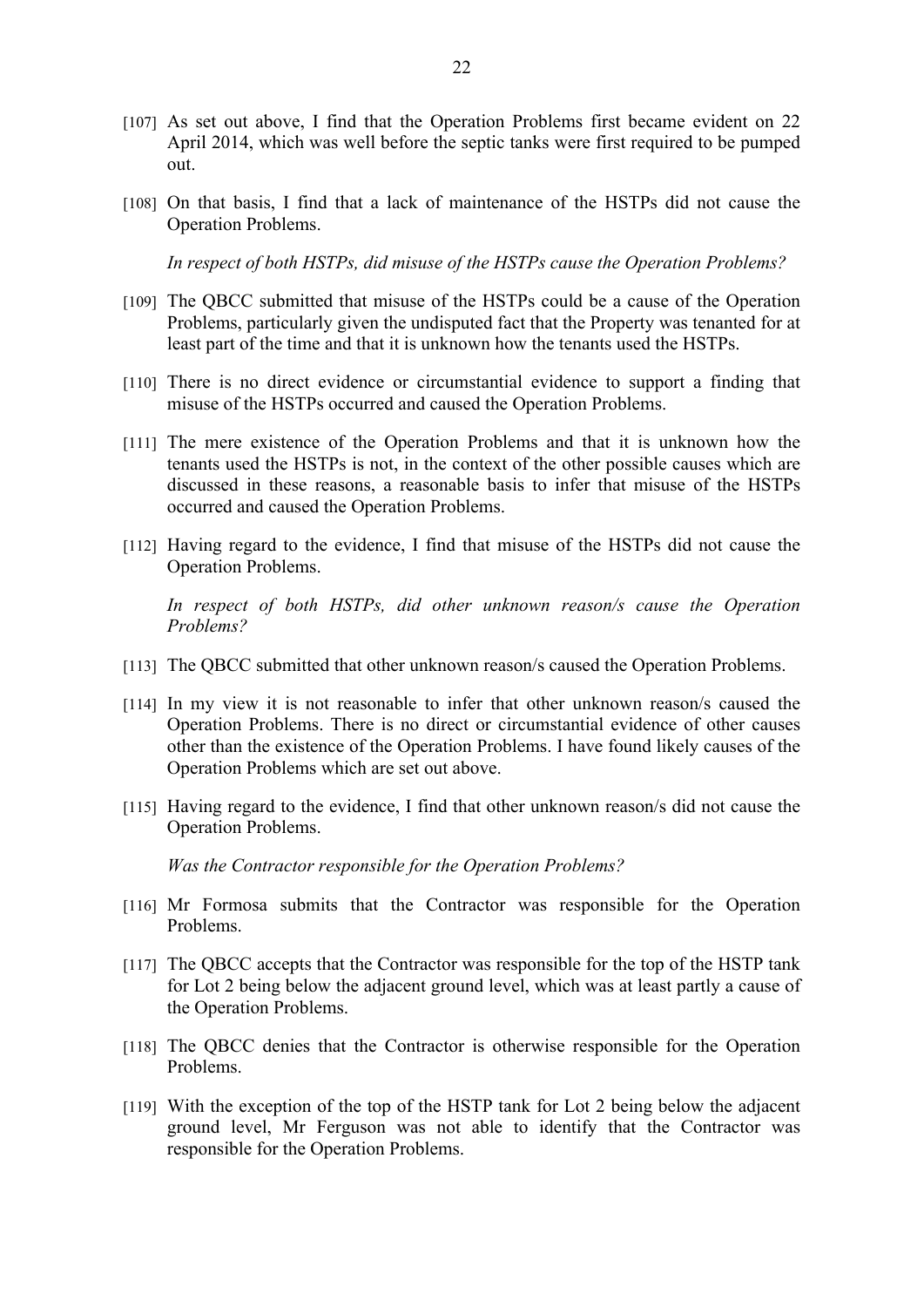- [120] Mr Ferguson's conclusions were primarily based on the following reasons: $40$ 
	- (a) There was no evidence that the HSTP and associated disposal area had not been installed in accordance with the plumbing approval;
	- (b) There was no evidence that the surface drainage provided to the perimeter of the dwelling did not comply with the approved certifier plans nor the BCA;
	- (c) A licensed designer had designed the HSTP system and the Plumbing Approval was issued by the Mackay Regional Council;
	- (d) The Mackay Regional Council had issued the Compliance Certificate stating that the plumbing installation complied with the Council Plumbing Approval;
	- (e) No testing nor investigation confirmed that the installation of the HSTPs was defective; and
	- (f) He does not believe it was the Contractor's responsibility to ensure that the drainage at the rear of the Property was adequate. He believes that the Contractor's responsibility was only to ensure that the land surface grades away from the duplex units and from the HSTP itself.
- [121] In *Glen Williams Pty Ltd v Queensland Building Services Authority* [2012] QCAT 127 at [12] to [16], Member Cullen considered decisions which considered, in the context of a direction to rectify, the responsibility of a builder who had followed professional plans or specifications. Member Cullen noted at [12] that:

Whilst I understand Mr Williams' concerns that he was merely following the plans prepared by other professionals, the law in this area is now well settled. The QBSA Act is quite specific in making the builder responsible for any defective work, despite the involvement of other professionals. Here, for reasons of consumer protection, the intent of the parliament is to clearly lay responsibility for defective building works squarely at the feet of the builder. As unsettling as this is may be for builders, particularly, in circumstances where the professionals Mr Williams relied upon arguably have more specialist training and expertise than does he, it remains the clear intent of the QBSA Act. Moreover, it has previously been held that fault by the builder need not be established in order for rectification to be directed:

Each case, however, will need to be determined according to its own facts, and fault or no fault will not necessarily be the determining factor as to whether or not the direction to rectify will be made.<sup>41</sup>

- [122] I accept that the issue for determination in this case is in relation to a claim for insurance rather than a direction to rectify. However, I consider that the underlying principles are similar.
- [123] Relevant to this case, section  $67X(2)$  of the QBCC Act states that '[T]he purpose of the statutory insurance scheme is to provide assistance to consumers of residential construction work for loss associated with work that is defective or incomplete'. The

<sup>40</sup> See 2016 Ferguson Report, conclusion.

<sup>41</sup> *Gary Norwood Homes Pty Ltd v Queensland Building Services Authority* [1997] QBT 193.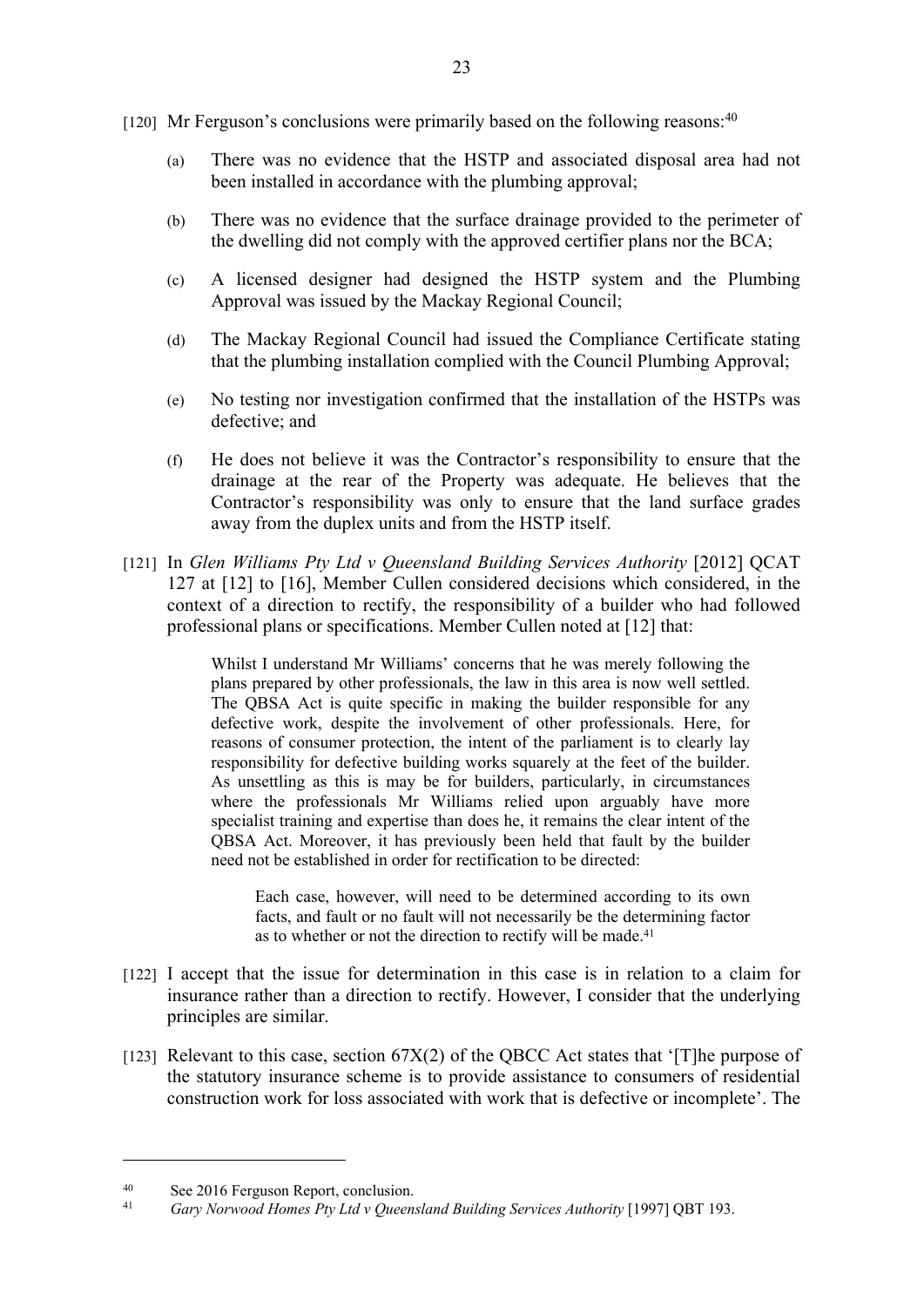intent of the parliament is clearly to assist consumers of residential construction work for loss associated with defective work.

- [124] The issue of whether the work is 'defective' is to be determined having regard to the facts of the particular case.
- [125] As I explained above, I am satisfied that the Soil Report and the HSTP Suitability Report were likely unreliable for the purpose of determining the suitability of the HSTPs for the proposed duplex units at the Property because they assessed the compatibility of different soil to the soil in which the HSTPs were installed after excavation works were completed. The soil in which the HSTPs were installed subsequent to excavation was likely incompatible with the efficient and proper operation of the HSTPs and that was at least a partial cause of the Operation Problems.
- [126] The HSTP Suitability Report and the HSTP User Manual clearly indicated the importance of soil compatibility in determining the suitability of the HSTPs for a particular site.
- [127] Further, the Soil Report clearly stated that the soil classification could change considerably if any site excavation and or filling was undertaken.
- [128] As I explained above, I am also satisfied that excavation and grading in the rear yard of the Property, in combination with inadequate stormwater drainage and diversion, has resulted in water pooling in that particular area upon moderate rainfall and that is at least a partial cause of the Operation Problems.
- [129] I note that the Plumbing Approval stated that the 'site shall be graded so that it is free draining'. However, the Contractor did not achieve that.
- [130] The Contractor has not given evidence in this matter. However given the nature of the contract between the Contractor and Mr Formosa, it is reasonable to assume that the Contractor would have had knowledge of the extent of excavation undertaken on the Property prior to construction of the Works. At the very least, the Contractor should have been put on notice that excavation works had been undertaken and that the Soil Report may no longer be relevant for determining the suitability of the HSTPs and stormwater drainage and diversion could be adversely affected.
- [131] For the reasons set out above, I find that:
	- (a) It was or should have been within the reasonable knowledge or expectation of the Contractor that:
		- (i) The nature and quality of the soil could be different after excavation of the Property;
		- (ii) Soil compatibility was critical to the efficient operation of the HSTPs;
		- (iii) It was not entitled to rely on the Soil Report and the HSTP Suitability Report for the purposes of assessing soil suitability for the HSTPs;
		- (iv) Reliance on the Soil Report and the HSTP Suitability Report may result in the Operation Problems; and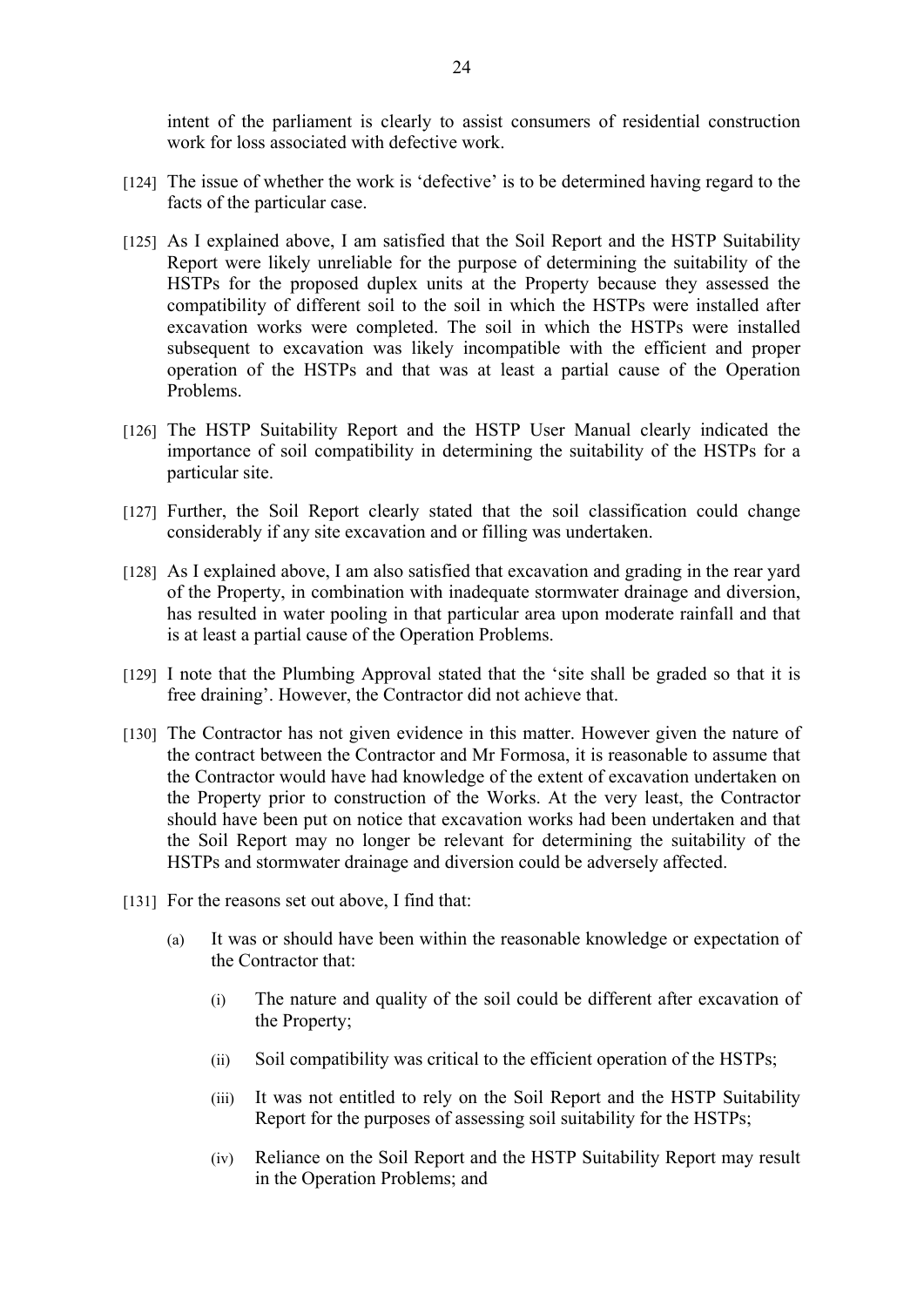- (v) Stormwater drainage and diversion may be inadequate;
- (b) The Contractor nevertheless proceeded to install the HSTPs;
- (c) The Contractor failed to take all reasonable steps to ensure that:
	- (i) The pump out tank vent of the AES Enviro-Cycle Home Sewage Treatment Plant ('HSTP') at Lot 1, 27 Brooksfield Drive, Sarina Beach, Queensland was not located below ground-level;
	- (ii) The nature and qualities of the soil in which the HSTPs at Lots 1 and 2, 27 Brooksfield Drive, Sarina Beach, Queensland were installed was compatible with the efficient and proper operation of the HSTPs;
	- (iii) Stormwater drainage and diversion at Lots 1 and 2, 27 Brooksfield Drive, Sarina Beach, Queensland was adequate for the efficient operation of the HSTPs on those Lots;
- (d) The Contractor failed to take all reasonable steps to ensure that the Operation Problems did not occur.
- [132] In the circumstances, the Contractor's reliance on the Soil Report and the HSTP Suitability Report should not relieve the Contractor of its responsibility and culpability for the defective work which caused the Operation Problems.
- [133] Further, the Mackay Regional Council's issue of the Plumbing Approval and the Compliance Certificate should also not relieve the Contractor of its responsibility and culpability. That position is further confirmed by the fact that the Compliance Certificate specifically omitted positive confirmation of satisfactory compliance with requirements for the HSTPs, which potentially indicates the Council's concerns regarding the HSTPs.
- [134] On that basis, I find that the Contractor was responsible for the Operation Problems and that the Works on the Property were defective in the following manner:
	- (a) The pump out tank vent of the AES Enviro-Cycle Home Sewage Treatment Plant ('HSTP') at Lot 1, 27 Brooksfield Drive, Sarina Beach, Queensland is located below ground-level;
	- (b) The nature and qualities of the soil in which the HSTPs at Lots 1 and 2, 27 Brooksfield Drive, Sarina Beach, Queensland were installed is incompatible with the efficient and proper operation of the HSTPs;
	- (c) Stormwater drainage and diversion at Lots 1 and 2, 27 Brooksfield Drive, Sarina Beach, Queensland is inadequate for the efficient operation of the HSTPs on those Lots.

**Did Mr Formosa comply with the three month time limit for making an insurance claim under Part 4.5 of the Insurance Policy Conditions and, if not, should the Tribunal allow him further time to make the claim?**

[135] As set out above, I have found that the Operation Problems first became evident on or about 22 April 2014.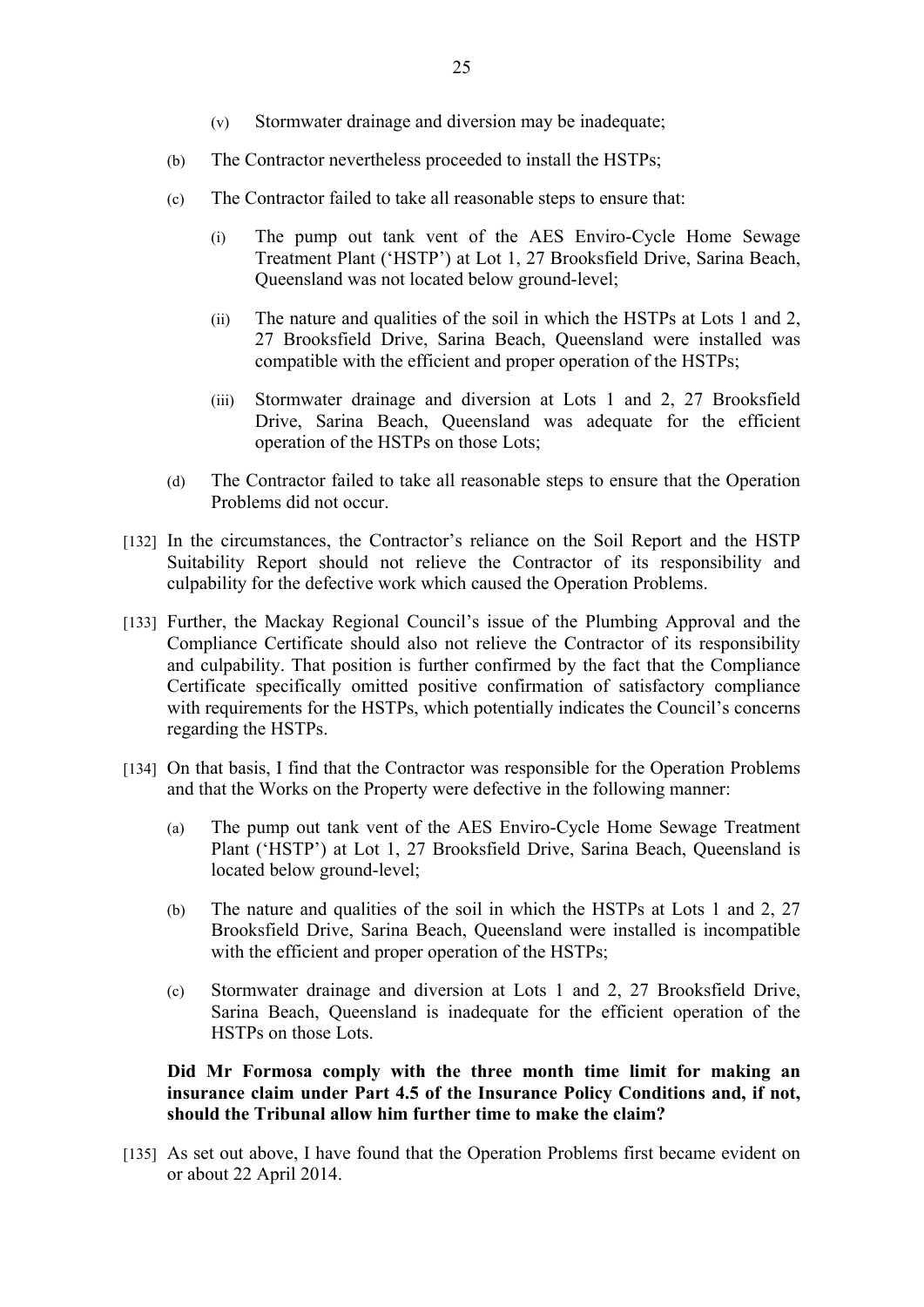- [136] Further, I found that when Mr Formosa first contacted the QBCC about the Operational Problems in or about mid-2014, he was verbally advised to endeavour to sort the issue out with the Contractor. He attempted to so prior to making the Complaint.
- [137] Mr Formosa lodged the Complaint with the QBCC on 21 February 2016. That is the date on which Mr Formosa is taken to have made the claim for insurance under the Insurance Policy Conditions.
- [138] It is not in dispute that the defective work should be appropriately classified as a category 1 defective work under the Insurance Policy Conditions and the Defects Policy.
- [139] It is also not in dispute that Mr Formosa did not comply with the requirements of section Part 4.5 of the Insurance Policy Conditions and Item (3) of the Defects Policy to make the claim for insurance within three months of the defect becoming evident (on the basis it is a category 1 defect).
- [140] The issue to be determined is whether Mr Formosa should be allowed an extension of time to make the claim for insurance.
- [141] I accept that the claim for insurance under the Insurance Policy Conditions was made some considerable time outside of the applicable three month time limit.
- [142] However, I consider that the following matters make it appropriate for an extension of time to be granted:
	- (a) I accept the evidence of Ms Zarb that the only reason that the QBCC refused the insurance claim was because there was no defective work. That is consistent with the QBCC's Statement of Reasons dated 12 September 2017 in relation to the decision under review and indeed with the other evidence;
	- (b) It is not in dispute and I accept that at no time prior to the final hearing of the proceedings, has the QBCC raised with Mr Formosa the issue of him not having complied with the requirement to make an insurance claim within three months of the defect first becoming evident as a basis for refusing the insurance claim;
	- (c) When Mr Formosa first contacted the QBCC about the Operational Problems in or about mid-2014 (which would quite possibly have been within the time period or at least not far outside of the time period), he was verbally advised to endeavour to sort the issue out with the Contractor. He followed that instruction and attempted to so prior to making the Complaint;
	- (d) I do not agree with the QBCC's submissions that Mr Formosa's delay in making the claim prejudiced prompt determination of the cause of the Operation Problems. As set out above, I accept that when Mr Formosa first contacted the QBCC about the Operation Problems in or about mid-2014, he was verbally advised to endeavour to sort the issue out with the Contractor, which he attempted to do prior to making the Complaint. Further, it appears from the evidence that the failure to determine the extent and cause of the Operation Problems was more likely the result of failure to properly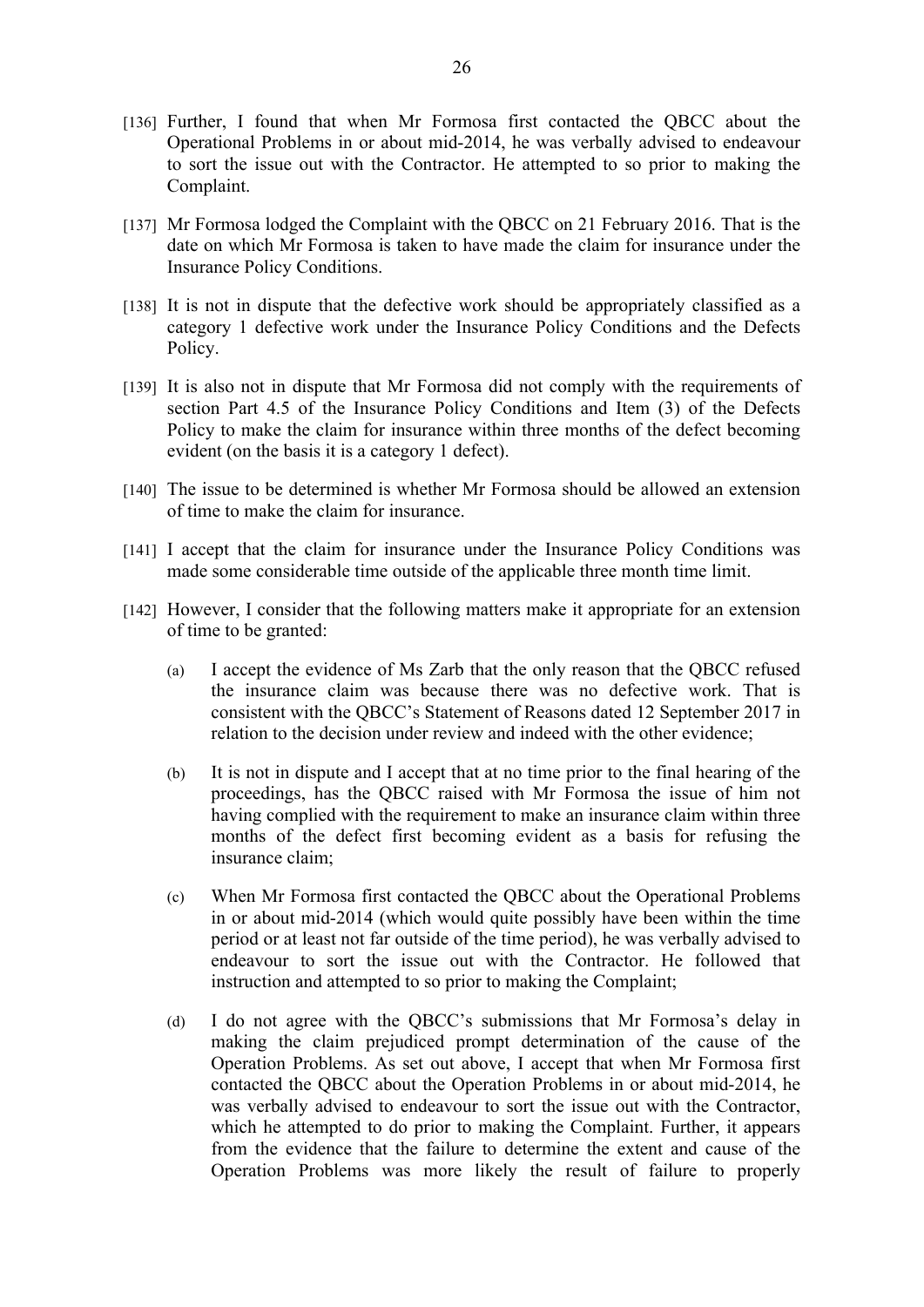investigate Mr Formosa's Complaint rather than his delay in making the Complaint;

- (e) Considering the evidence, I am satisfied that the cause of the Operation Problems and the fact that the Contractor was responsible due to defective work would have been a matter of some uncertainty for Mr Formosa until the Complaint was investigated by Mr Morgan and Mr Weir.
- [143] In the circumstances, I consider it is reasonable to extend the time for Mr Formosa to make the claim for insurance under the Insurance Policy Conditions to the date when it was made, namely 21 February 2016. Mr Formosa's claim for insurance should not be denied.

## **Costs**

[144] I will make orders allowing the parties to make submissions on costs once they have considered this decision. I would urge the parties to have discussions as to costs, if they are sought, before entering into further proceedings, and attempt to resolve any claims between themselves before entering into further dispute.

## **What orders should the Tribunal make?**

- [145] Pursuant to section  $24(1)$  of the QCAT Act, the orders that can be made by the Tribunal on review are:
	- (a) Confirm or amend the decision;
	- (b) Set aside the decision and substitute its own decision; or
	- (c) Set aside the decision and return the matter to the QBCC to reconsider the decision, with directions the Tribunal considers appropriate.

[146] On the basis of the matters set out above, I order as follows:

- 1. Mr Formosa is allowed an extension of time until 21 February 2016 to make an insurance claim under the Queensland Building and Construction Commission Insurance Policy Conditions in respect of the following defective works:
	- (a) The pump out tank vent of the AES Enviro-Cycle Home Sewage Treatment Plant ('HSTP') at Lot 1, 27 Brooksfield Drive, Sarina Beach, Queensland is located below ground-level;
	- (b) The nature and qualities of the soil in which the HSTPs at Lots 1 and 2, 27 Brooksfield Drive, Sarina Beach, Queensland were installed is incompatible with the efficient and proper operation of the HSTPs; and
	- (c) Stormwater drainage and diversion at Lots 1 and 2, 27 Brooksfield Drive, Sarina Beach, Queensland is inadequate for the efficient operation of the HSTPs on those Lots;
- 2. The QBCC's decision made on 2 August 2017 to decline Mr Formosa's insurance claim under the Insurance Policy Conditions is set aside and substituted with the decision that: